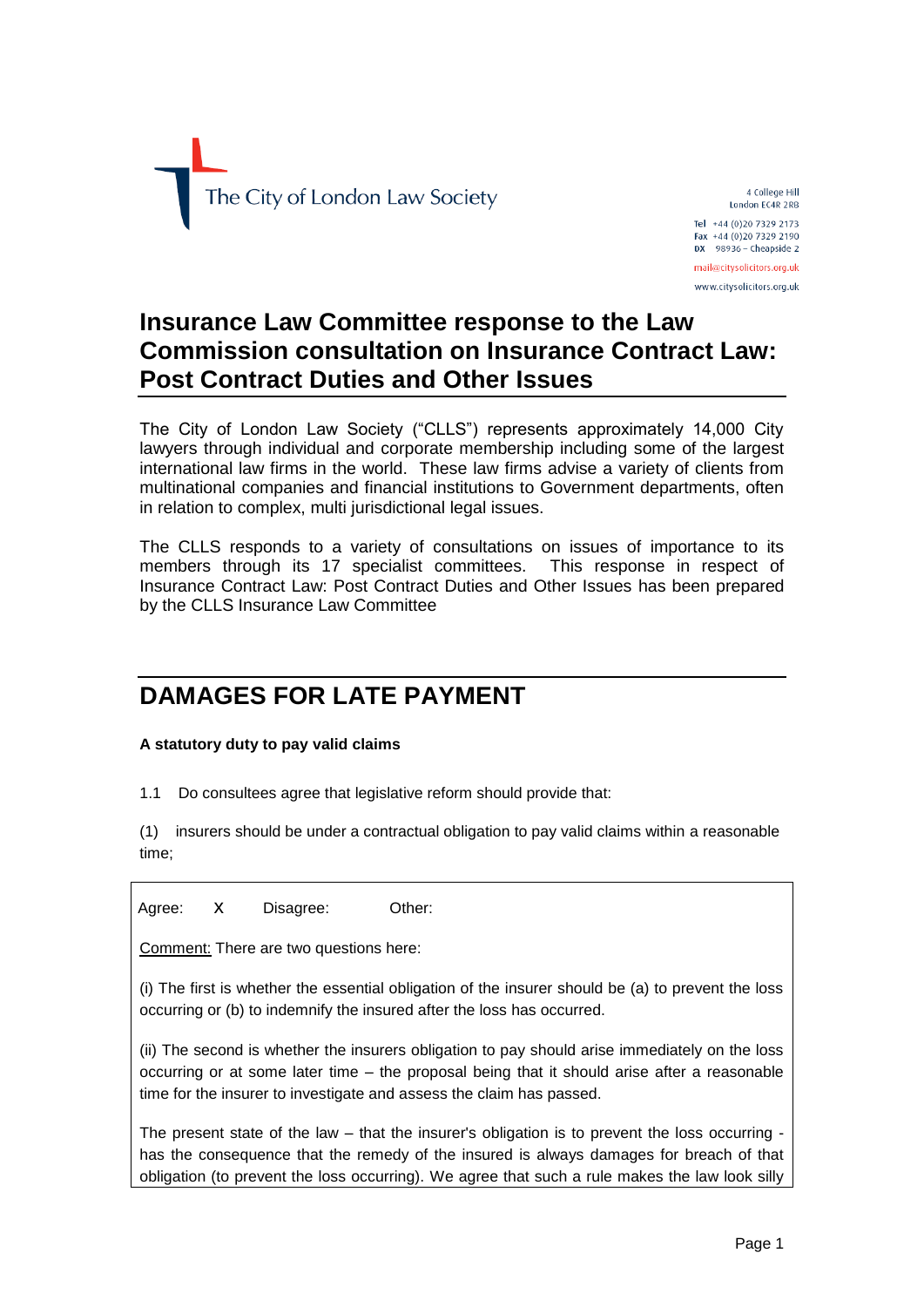because there is nothing the insurer can do to avoid breaching that obligation, and we further agree that steps to make the law look less silly are welcome. As to the argument that the present rule should be retained because there is certainty about when the insured's cause of action arises, we agree that certainty is important but we believe that certainty about the date the cause of action arises can be achieved in another way. See 1.7 to 1.9 below.

We also believe that the obligation to pay within a reasonable time should be a good faith obligation so that if there is bad faith on the part of the insurer non compensatory damages should be available. See 1.3 below.

Changing the essential obligation of the insurer to one of indemnifying the insured for the insured loss suffered does not of itself result in a situation that allows the insured to claim damages for late payment of a claim. Even where there is a primary payment obligation the circumstances in which the courts allow suit for the sum of money itself rather than damages are limited – debt and an action for the price in sale of goods being the primary cases. Further, since the amount of the indemnity will often not be a sum certain – as the price of goods or the amount of a debt are likely to be – even a claim for an indemnity will be for a sum which the court has to assess, and have the feel of damages. **We therefore favour express statutory provisions that both (a) change the law so that the obligation of the insurer is to indemnify after a loss has occurred, not to prevent the loss and (b) state expressly that (without prejudice to the right to claim damages) the insured may sue for the indemnity (not simply damages for breach of the obligation to indemnify).**

(2) an insurer who fails to meet this obligation should be liable to pay damages for any foreseeable losses which result? (5.9)

| Agree: | Disagree: | Other: | v<br>$\lambda$ |
|--------|-----------|--------|----------------|
|        |           |        |                |

Comment: We agree that an insurer who fails to pay within a reasonable time should be liable for losses that result from his breach of this obligation. However, we favour that the losses recoverable should be those fairly and reasonably considered as arising naturally, as well as those that are foreseeable. We see no benefit in permitting the damages recoverable for failure to pay to be recoverable under only one head of Hadley v Baxendale. If ever the common law or statute provides a general remedy of damages for late payment, it is, we think, likely to be rooted in a simple breach of contract proposition.

We foresee a practical problem and we do not see an easy solution to it. If an insurer decides to pay a claim after a considerable period of investigation we think it very likely that when the insurer pays the claim he will insist on receiving a full release of all claims the insured may have, including in relation to any damages for late payment. Such a request may be made in a without prejudice offer, so that it is kept from a court. It will be a brave insured who refuses full payment of the claim on those terms simply so that he is free to sue for damages for late payment. Any rule that sought to prevent the insurer asking for this blanket release – for example one that said that an insurer may not impose conditions on payment if he pays a full indemnity – would probably work against the interest of the insured. The insurer could offer a fraction less than a full indemnity in order to be able to tack on full release safeguards.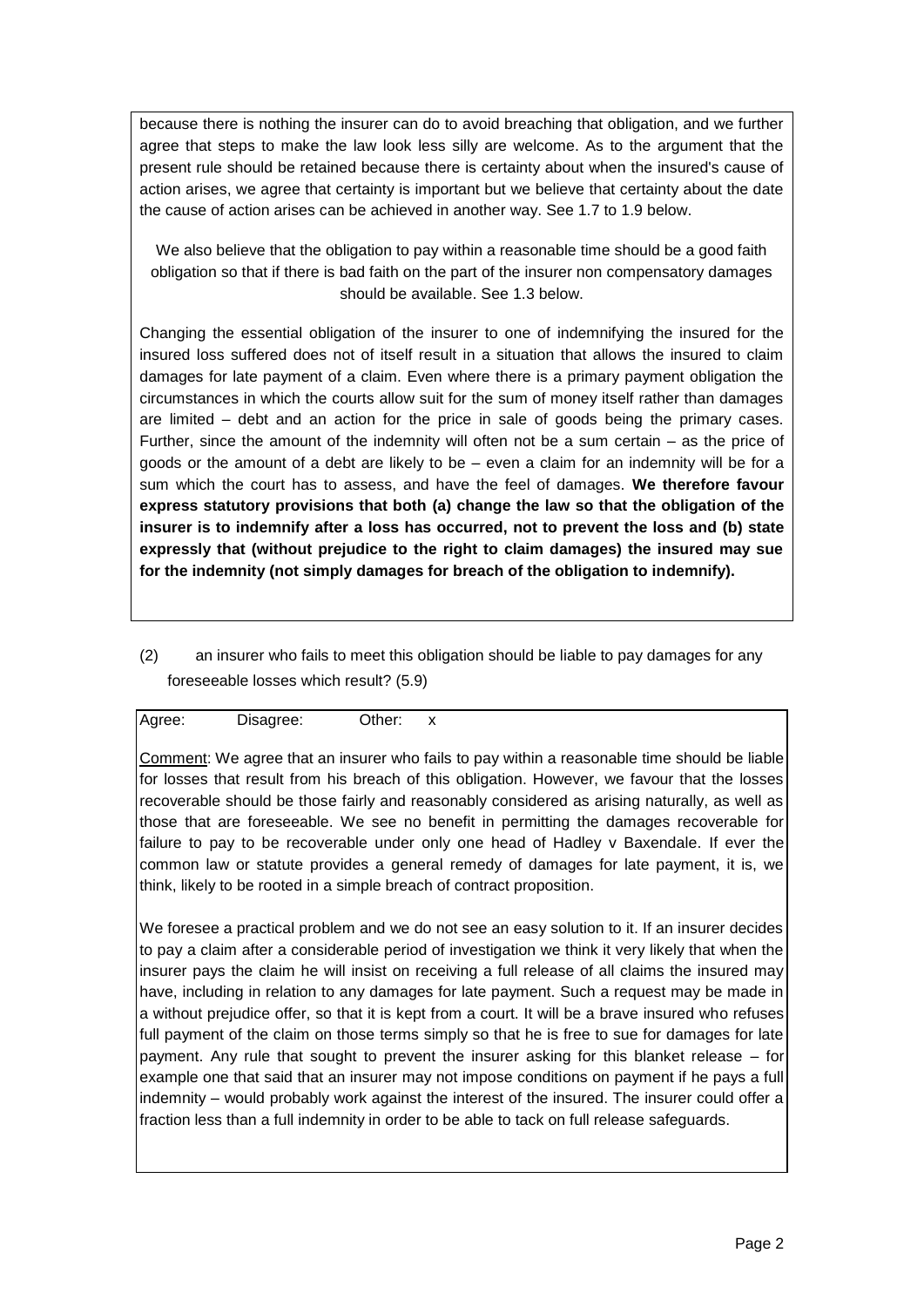#### **The definition of a reasonable time**

1.2 Do consultees agree that:

(1) Provided the insurer has acted reasonably in asking the insured for information to enable it to investigate the claim, the time to investigate should only begin once the insured has provided the insurer with all the material information requested?

Agree: Disagree: Other. x

Comment: In our view, no matter what guidelines one seeks to provide, the court will be left with the question of whether a particular payment has been made within a reasonable time and that will depend on the facts in each case. The questions are whether the request of the insurer for information was reasonable and was made reasonably promptly and whether the provision of information by insured (assuming it was not everything requested by the insured) was reasonable and whether the insurer acted reasonably on receiving that information. We think all these questions fall within the court's decision making process and the court does not need guidance on the points. We do not think guidelines will prevent, or limit, litigation on the question of reasonableness and we expect that a body of case-law will emerge from the judges which will produce principles based on experience.

(2) The insurer should have sufficient time to carry out a full investigation, including time to seek information from third parties where necessary?

Agree: Disagree: Other: x

Comment: See 1.2(1) above. The questions of whether it is reasonable for the insurer to carry out an investigation, and whether the depth of that investigation is reasonable, and whether it is reasonable to approach third parties, again fall within the court's decision making process. We consider that these questions are for the court and that the court would not be aided by guidelines on what it should consider.

(3) Once it has investigated, the insurer should assess the claim and arrive at and communicate its decision promptly?

(4) Overall, the insurer should have a reasonable time to investigate and assess the claim, taking into account market practice, the type of the insurance, and the size, location and complexity of the claim? (5.14)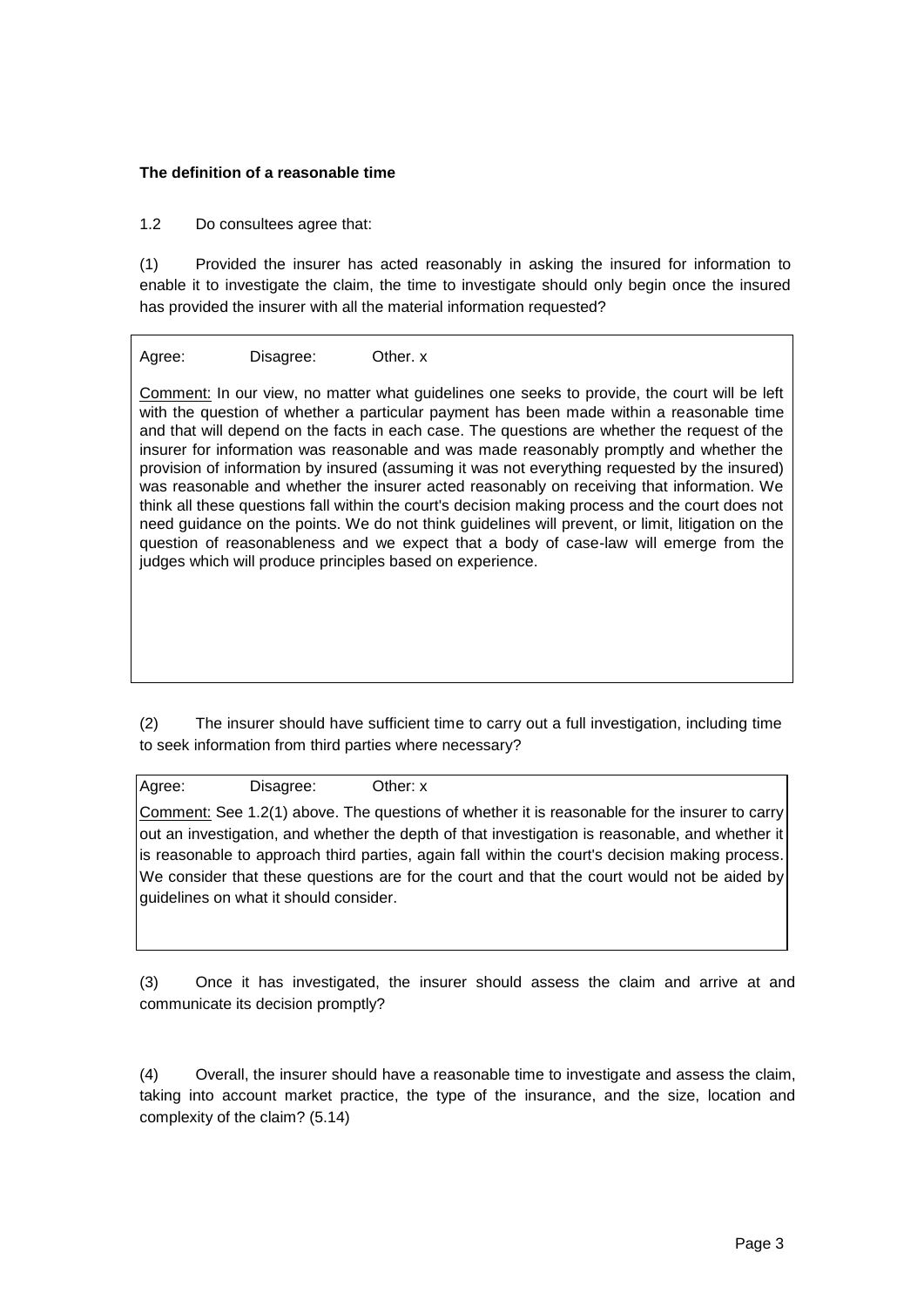Agree: Disagree: Other: x

Comment: This is a double question. We agree that the cause of action against the insurer should not arise immediately on the loss occurring. We agree that the cause of action should arise after the insurer has had a reasonable time to assess a claim. We do not agree that the cause of action should not arise until after the insurer "has had a reasonable time to investigate and assess the claim, *taking into account market practice, the type of the insurance, and the size, location and complexity of the claim"*. That is, we do not agree the additional words in italic. The decision of what is a reasonable time should be left to the court, and not restricted by further words which necessarily will not be able to cater for each different set of facts.

#### **Business insurance: an excludable duty**

1.3 Do consultees agree that in business insurance:

(1) Insurers should be able to limit or exclude their liability to pay damages for late payment through a term of the contract; and

Agree: Disagree: Other: x

Comment: We see no advantage to considering any part of the question of whether the insurer should be able/unable to exclude liability in respect of business insurance policies [absent bad faith - see 1.5 below] piecemeal. The obligations of insured and insurer in business insurance, and any question of restrictions on the insurer's attempts to not pay need to be looked at as a whole. We are concerned that a rigid distinction between consumers and small businesses may be inappropriate. The consideration of the appropriate degree of protection of the policyholder should focus on the bargaining power of the insured and the bargaining power of a small business is likely to be little greater than that of an individual consumer.

(2) The term should only apply if the insurer has acted in good faith? (5.19)

Agree: Disagree: Other: x

Comment: We state in our understanding of what "the term" is in this context, so that our meaning is clear. We understand "the term" to be a term of the insurance policy that attempts to exclude the insurer's liability for damages for late payment of an indemnity/damages under an insurance policy.

In our view, the insurer should have a duty of good faith in assessing a claim and non compensatory damages should be available for breaches of that duty. We do not think that good faith should be introduced as a concept only by way of depriving the insurer of the ability to rely on an exclusion clause. We think it should be an overriding duty that cannot be excluded.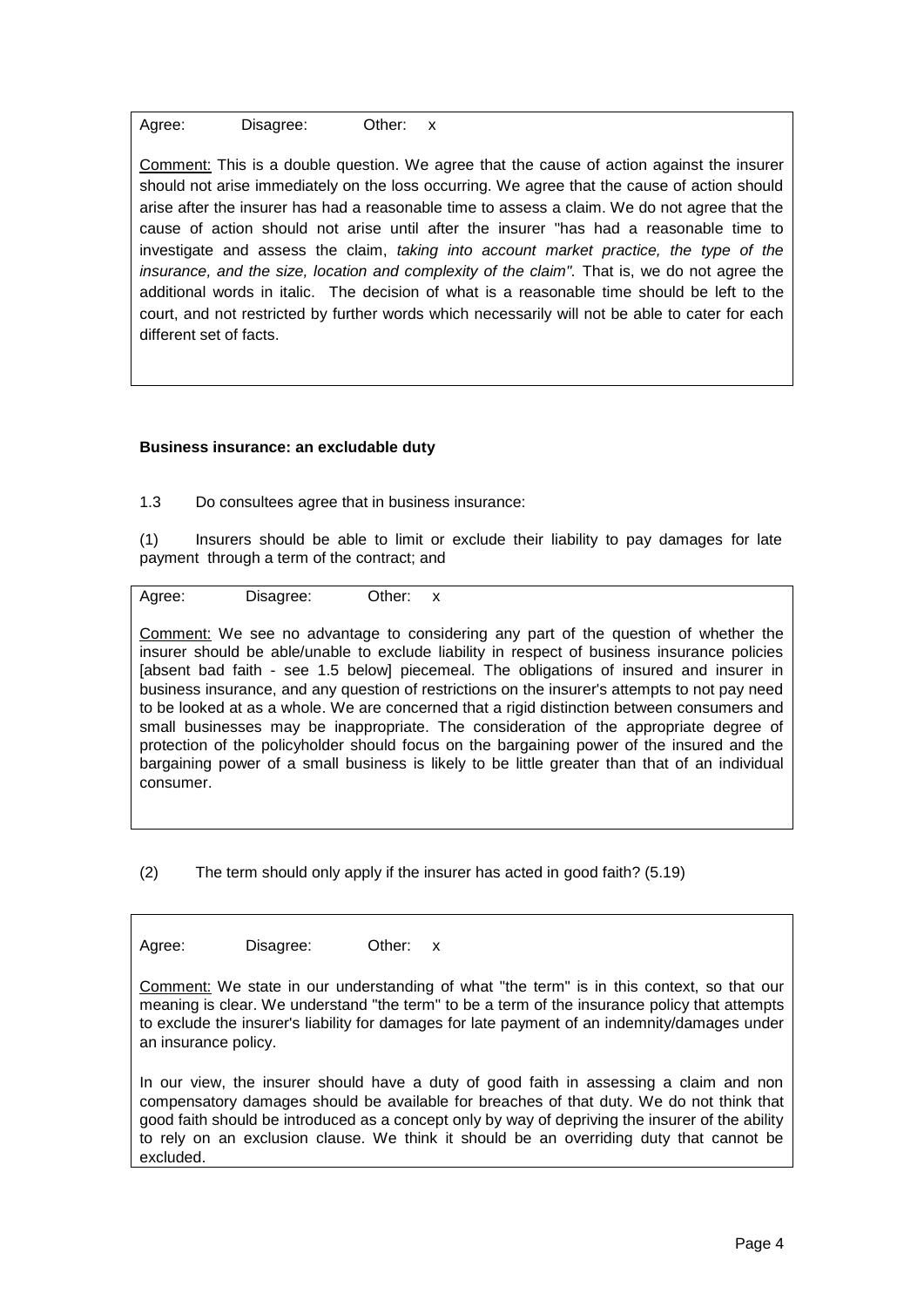If an insurer deliberately delays paying a claim or puts up specious defences, damages would be recoverable in principle (the insured has to prove loss etc) because the insurer would clearly not have paid the claim within a reasonable time (provided of course the law was changed). Deliberate delay and specious defences are also bad faith and we favour additional non compensatory damages for such bad faith.

#### **Consumer insurance: a non-excludable duty**

1.4 Do consultees agree that in consumer insurance, insurers should not be able to limit or exclude their liability to pay damages for late payment? (5 25)

| Agree: | $\mathsf{X}$ | Disagree: | Other:                                                                                                                                                             |
|--------|--------------|-----------|--------------------------------------------------------------------------------------------------------------------------------------------------------------------|
|        |              |           | Comment: The consumer is defenceless if such duties can be written out in policies. We do<br>not think it sufficient that the insured may be able to call on UCTA. |
|        |              |           |                                                                                                                                                                    |
|        |              |           |                                                                                                                                                                    |

#### **A "shield" of good faith in business insurance**

1.5 Do consultees agree that an insurer should not be entitled to rely on an exclusion clause to limit liability for a delayed payment or a rejected claim where it has not acted in good faith? (5.32)

| Agree: x | Disagree: | Other:                                                                                                                                                           |
|----------|-----------|------------------------------------------------------------------------------------------------------------------------------------------------------------------|
|          |           | Comment: Where an insurer has not acted in good faith, he has acted in bad faith. The court<br>should offer no assistance to a party who has acted in bad faith. |

- 1.6 Do consultees agree that where an insurer seeks to rely on an exclusion clause:
	- (1) the insurer should explain to the insured why the payment was delayed or rejected: and

Agree: Disagree: Other: x

Comment: We favour a duty on the insurer to explain to the insured a) why a claim is rejected (if it is), b) why a claim is agreed only in part (if it is) and c) what he has done in the period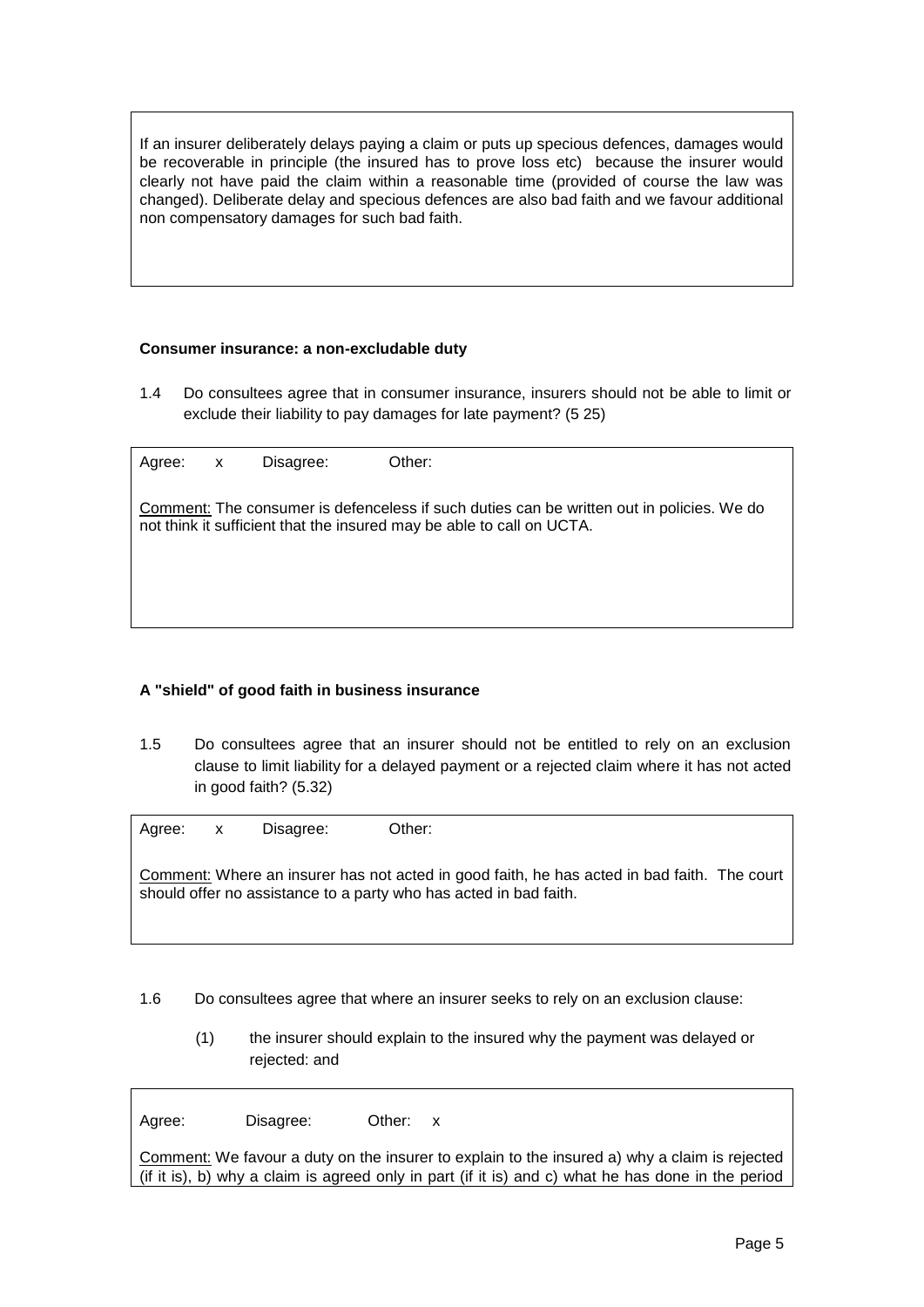between the claim and the letter of explanation - whether it be accompanied by payment or by rejection or by some of both. We favour a rule that this be done in a "statutory letter" in a mandated format. See 1.7 to 1.9 below. We do not see that a duty to explain why payment was "delayed" will work effectively. The insurer will, we hazard, maintain that there was no delay and the claim was paid/rejected within the reasonable period allowed to him. We can see a benefit in the FSA/ the ABI/ the LIIBA, BIBA agreeing a format of such mandated letter to ensure standardisation at an appropriate level of detail. See 1.9(2) below. Market agreement on such a letter may make statutory intervention on that point unnecessary.

(2) the court should evaluate whether the insurer was acting in good faith, given the circumstances and the information available to it at the time? (5.33)

Agree: x Disagree: Other:

Comment: We can see no alternative. We can see no reason why an alternative should be sought.

#### **The test for good faith**

1.7 Do consultees agree that legislation should not include further guidance on good faith in claims handling? (5.37)

Agree: x Disagree: Other: Comment: There should not be further guidance on good faith in claims handling because an attempt at a definition may result in one understanding of bad faith for

insurance and a different understanding for the rest of English law.

#### **Limitation of actions**

1.8 Do consultees agree that the limitation period in England and Wales to sue an insurer for a claim should commence only after an insurer has had a reasonable time to investigate and assess the claim? (5.47)

Agree: x Disagree: Other:

Comment: We agree but we think that the insured should not be prejudiced by the period within which he must bring a claim being uncertain and any provision which opened up another opportunity to litigate whether a time limit had expired would be unwelcome. See the answer to 1.9 below.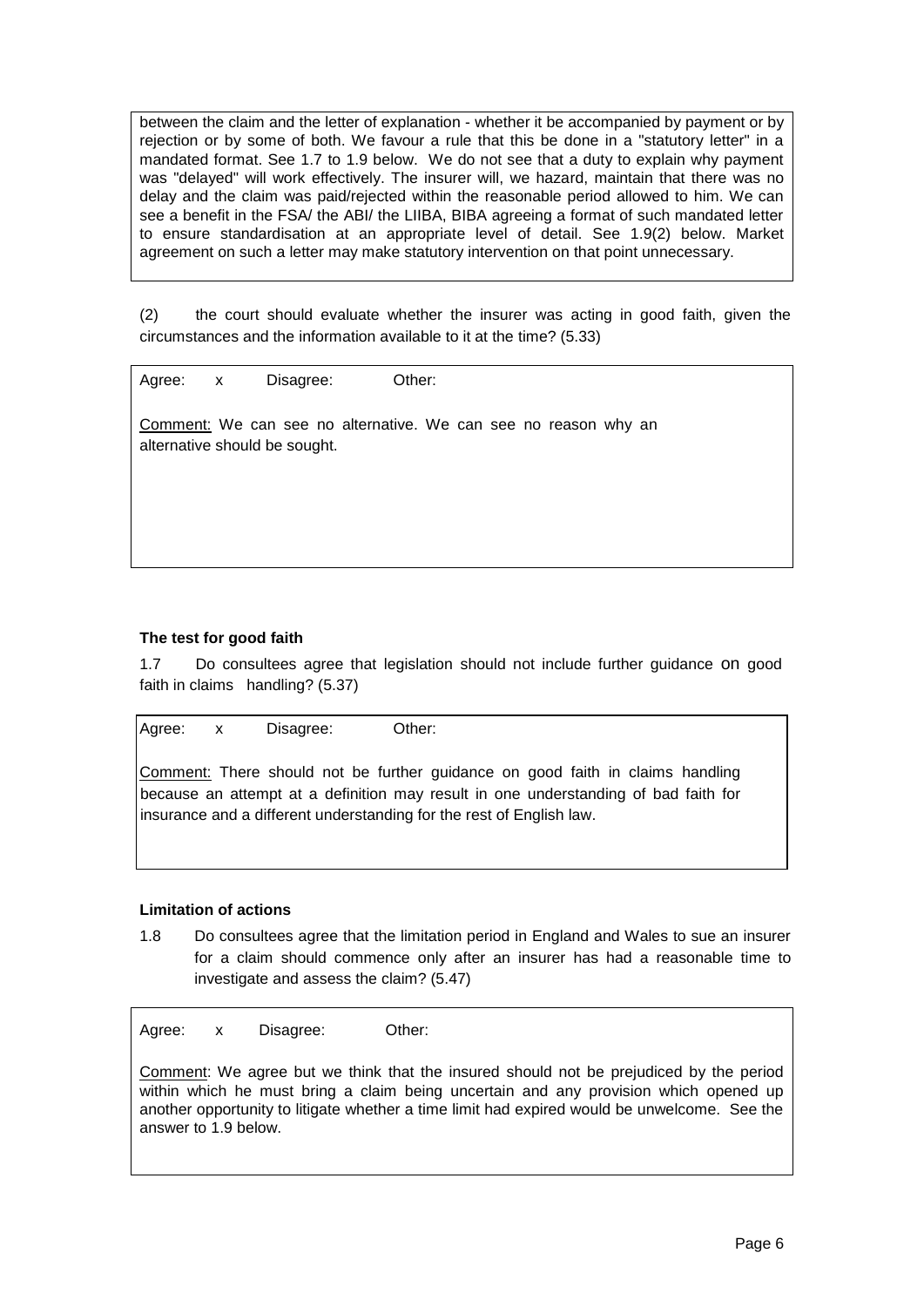1.9 Alternatively, should the limitation period in England and Wales commence:

(1) At the time of loss, or

| Agree: | Disagree: x | Other                                                                                                                                                                                                                                                                                                                                                                                           |
|--------|-------------|-------------------------------------------------------------------------------------------------------------------------------------------------------------------------------------------------------------------------------------------------------------------------------------------------------------------------------------------------------------------------------------------------|
|        |             | Comment: See 1,1 above. We consider that the law should eschew, where it plainly can,<br>circumstances where it looks silly. It is silly to put an insurer in breach of the policy before he<br>even knows that a loss has occurred and before a claim is made. Thereafter it is silly to put<br>him in breach of his obligation to pay before he has had an opportunity to consider the claim. |

(2) at the time the insurer's decision about the claim was communicated to the insured? If so, please comment on when in the claim's process you think this should be. (5.48)

Agree: x Disagree: Other:

Comment: See our comment in 1.6(1) above. In order to ensure that the insured is aware of when time starts to run on his insurance claim, we consider that in all circumstances - even where the insurer pays the claim in full because the potential for a cause of action for late payment still exists - the "statutory letter", the letter which states the insurers assessment of the claim, should be clearly headed to the effect "This letter is our final assessment of your claim for the purposes of the limitation act. The 6 years within which you should bring a claim against us in respect of this claim begins on the date you receive, or are deemed to have received this letter. If you are in any doubt you should seek professional advice." If the insurer does not send such a statutory letter the time limit will not start. But we suspect that in reality it will make little difference. With no statistics to go on, we doubt insureds often seek to issue insurance claims forms more than 6 years after a letter from the insurer rejecting the claim. Insurers are familiar with such "statutory" letters because they currently write similar letters in order to trigger the insured's right to apply to the FOS.

#### **Damages for distress and inconvenience in consumer insurance**

1.10 Do consultees agree that damages for distress and inconvenience or discomfort should be available for consumer insurance policies? (5.55)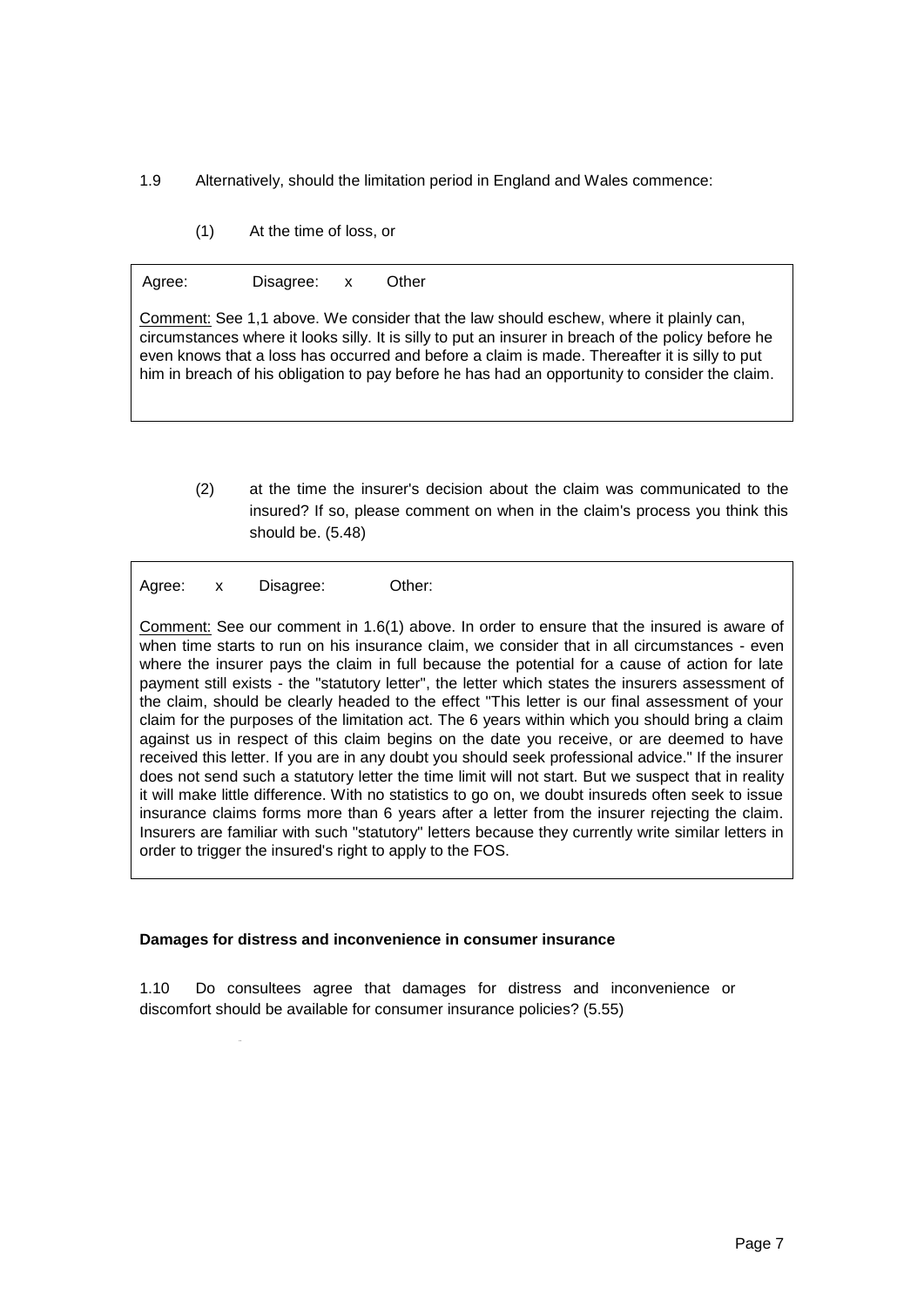Agree: x Disagree: Other:

Comment: The core proposal of the Law Commissions is that the insured should be able to claim damages for late payment, and that the damages  $-$  where the insured suffers loss  $\cdot$ should be available if a claim is not paid within a "reasonable time". If there is, additionally, a duty, by statute, to act in good faith in insurance contracts, that would offer a further remedy to the insured. He could claim damages for late payment and/or non compensatory damages for bad faith. Damages for distress and inconvenience, if available, would presumably be sought where the claim was paid late, the insurer was not in bad faith but the lateness had caused distress and inconvenience. We think it is appropriate that such damages be available in this situation.

1.11 Should this be achieved through statutory reform? (5.6)

Agree:  $x \Box$  Disagree: □ Other: □

Comment: We see no other constitutional way, unless, as with Contract Certainty, the FSA persuades the insurance industry to adopt these practices universally by holding over it the threat of statutory reform otherwise. It is not appropriate to make views known to the judiciary and hope they will adopt them.

### **ASSESSING THE IMPACT OF REFORM**

#### **Damages for late payment**

1.12 What are the likely benefits if prompt payment prevents businesses from ceasing to trade? We invite comments on the view that such benefits may exceed £5 million. (21.13)

We are not in a position to comment

1.13 How many claims for damages for late payment are likely to be paid each year? And what would be the average size of each claim? (21.22)

1.14 We invite comments on the view that total payments for damages for late payment may be in the region of £500,000 to £1.2 million. (21.23)

We are not in a position to comment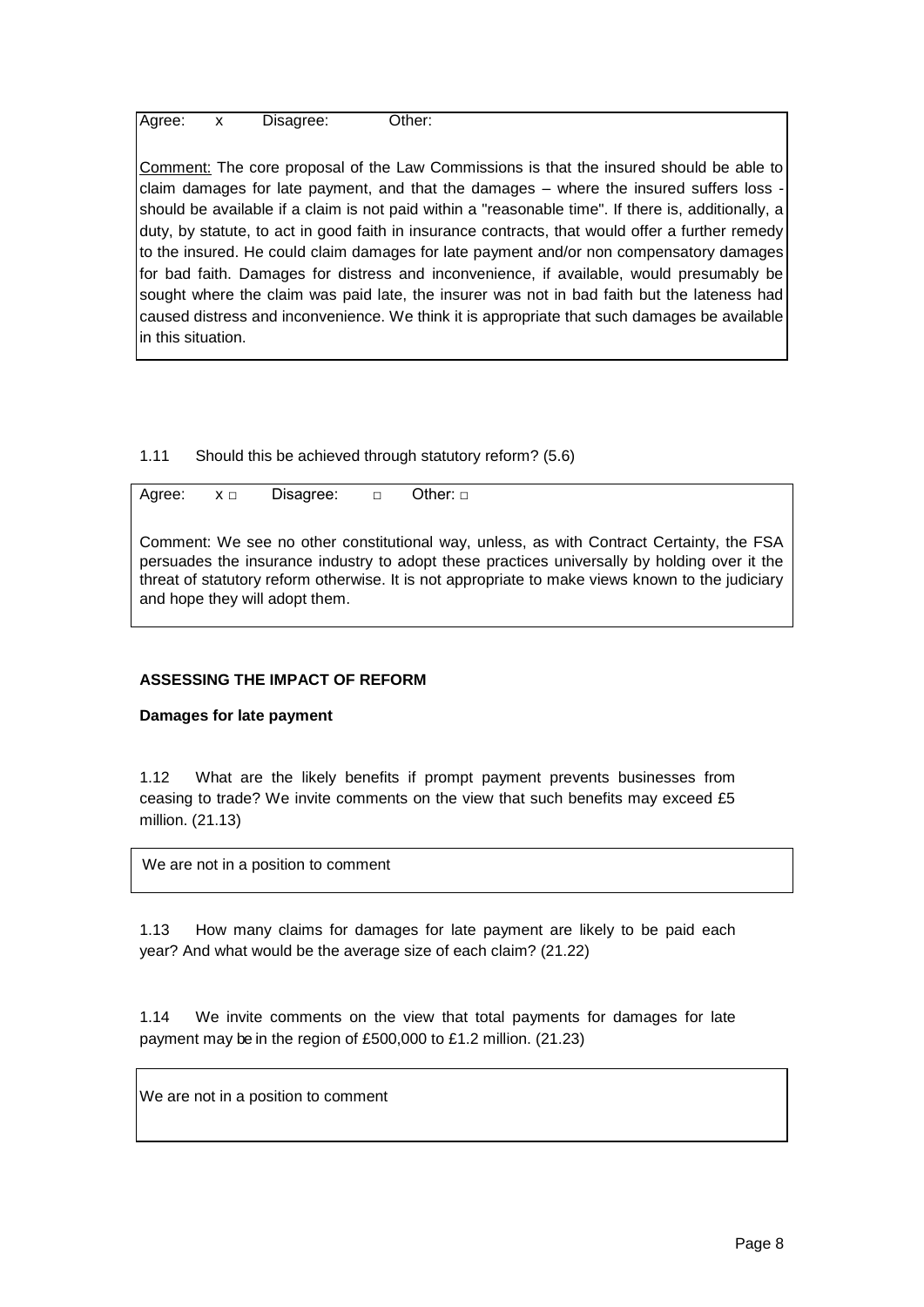1.15 What, if any. additional legal costs would be generated by the proposals? (21.26)

We are not in a position to comment

#### **Transitional costs**

1.16 What are the likely transitional costs of our proposals on damages for late payment, in terms of training and familiarisation?

We are not in a position to comment

1.17 The transitional costs of the recent Consumer Insurance (Disclosure and Representations) Bill were estimated at between £1 million and £1 5 million. Do consultees think that the transitional costs of all our proposals in this Consultation Paper would be of a similar order of magnitude? (21.54)

| Agree: | Disagree: | Other: x |  |
|--------|-----------|----------|--|

| Comment: We are not in a position to comment |  |  |  |  |
|----------------------------------------------|--|--|--|--|
|                                              |  |  |  |  |

# **INSURERS' REMEDIES FOR FRAUDULENT CLAIMS**

**Insurers' remedies for fraud**

- 1.1 Do consultees agree that a policyholder who commits a fraud should:
- (1) forfeit the whole claim to which the fraud relates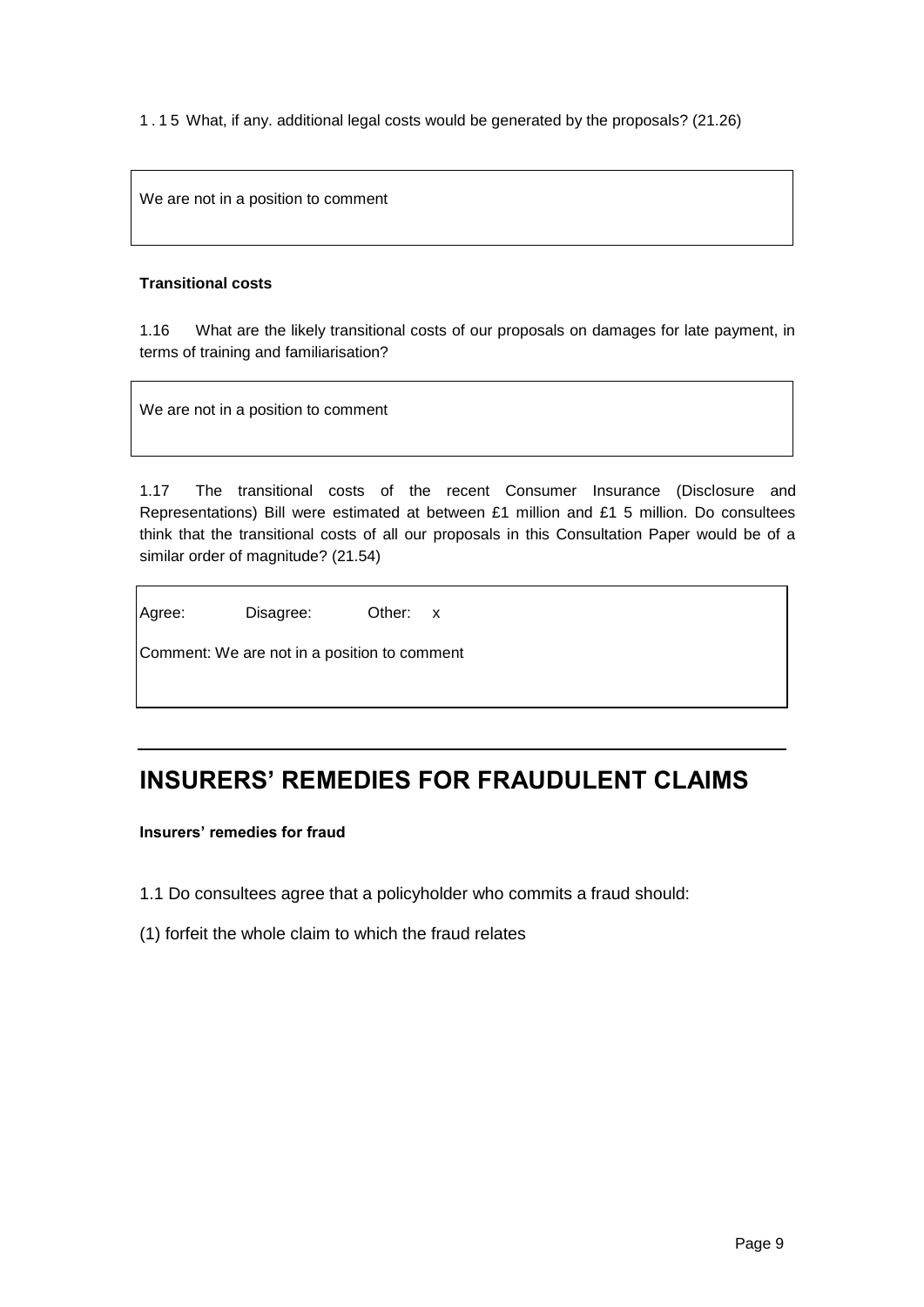| Agree: | Disagree: | Other: |
|--------|-----------|--------|
|        |           |        |

Comment: We agree that as a matter of principle and for deterrent effect, as a general rule an insured who makes a fraudulent claim should forfeit the whole of the claim to which the fraud relates.

That said, we recognise that an insured may stoop to doing something fraudulent to assist his claim which is fairly minor and which may have no significant effect on his claim (e.g. writing a false receipt for an item he has genuinely lost). Such behaviour may in part be prompted (although not excused) by failure on the part of the insurer to deal with claims promptly and fairly, in breach of the requirements under ICOBS 8. Some members of the CLLS Insurance Law Committee feel that in such circumstances, it may be unfair that the insured should lose the whole of his claim. They would (recognising that the dividing line may be difficult to draw and that guidance may have to be set out in primary legislation) draw a distinction between this type of conduct and cases where the claimant never had a genuine claim or has made a materially exaggerated claim; in the latter cases they would favour the whole claim being forfeit. Where, however, there has been a genuine loss in connection with which an insured has engaged in some fraudulent conduct to substantiate his claim to a minor degree, a minority of the Committee's membership would favour giving the courts some discretion to award him an appropriate amount of his claim but to penalise him (e.g. in costs) in recognition that such conduct was reprehensible. The factors to be taken into account by the courts in exercising its discretion would include the circumstances of the insured and the conduct of the insurer in dealing with the claim.

The consensus of the majority of the Committee, however, is that deterrence of fraud should be the paramount objective and that no legislative provision should be made for discretionary relief from forfeiture.

(2) Also forfeit any claim where the loss arises after the date of the fraud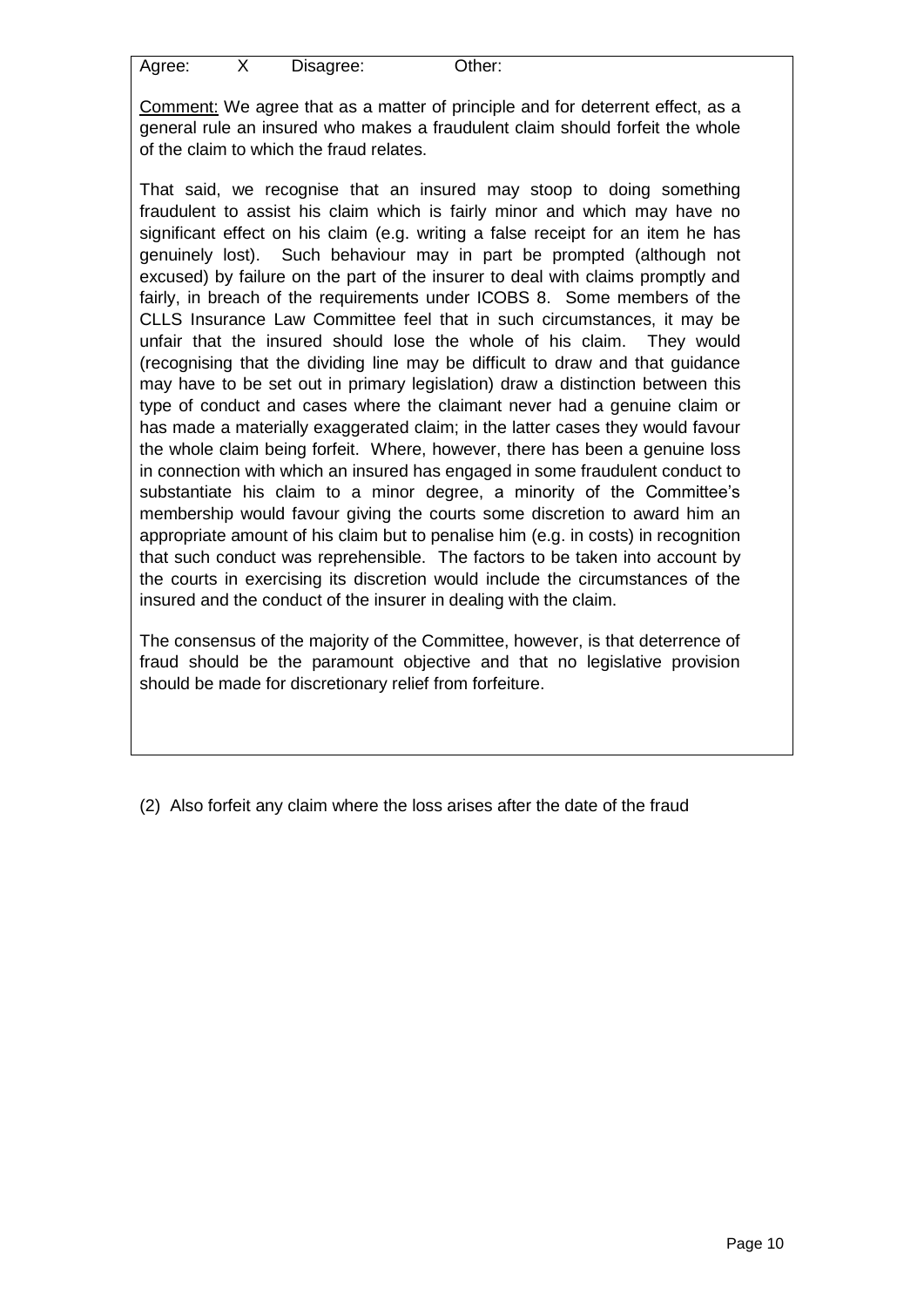| Agree: | Disagree: | Other: |  |
|--------|-----------|--------|--|
|        |           |        |  |

Comment: We do not favour automatic forfeiture of all claims made subsequent to a fraud, but when there has been a fraudulent claim, insurers should have the right to terminate the contract with effect from the date of the fraud. In the nature of things (i.e. because there is likely to be a time lag between the commission of a fraud and its discovery), this may involve retrospective cancellation, but insureds who are prepared to commit fraud must expect that insurers will not want to have any dealings with them after discovery of the fraud. Insurers should not be liable to pay any claim arising after such termination, but if they are prepared to defer termination (or waive their right to terminate) and to indemnify an insured in respect of a valid claim arising between the fraudulent conduct and the termination, we do not see why any such valid claim should automatically be forfeited. We recognise, of course, that insurers are highly unlikely to be prepared to grant any indulgence to the insured in this regard, but termination for what amounts to a repudiatory breach of the insurance policy seems more in accordance with established principles of contract than automatic forfeiture. See also our answer to question 1.3 (3) below.

(3) Be entitled to be paid for any previous valid claim which arose before the fraud took place? (8.17)

| Agree:                   |                          |   | Disagree: |  |  | Other: |  |  |   |     |  |
|--------------------------|--------------------------|---|-----------|--|--|--------|--|--|---|-----|--|
| $\overline{\phantom{a}}$ | $\overline{\phantom{0}}$ | . |           |  |  |        |  |  | . | . . |  |

Comment: Provided that such claim has been made in good faith, it is difficult to see why the insured should be denied indemnification retrospectively because of subsequent events.

1.2 Do consultees agree that the definition of "the whole claim" should be left to the courts? (8.18)

Agree: X Disagree: Other:

Comment: We assume that the underlying concept is all claims arising from or connected with the same occurrence of an insured peril, but we agree that attempts to define it may generate more problems than solutions, and the answer in any particular case is best left to the court to determine according to the circumstances of that case.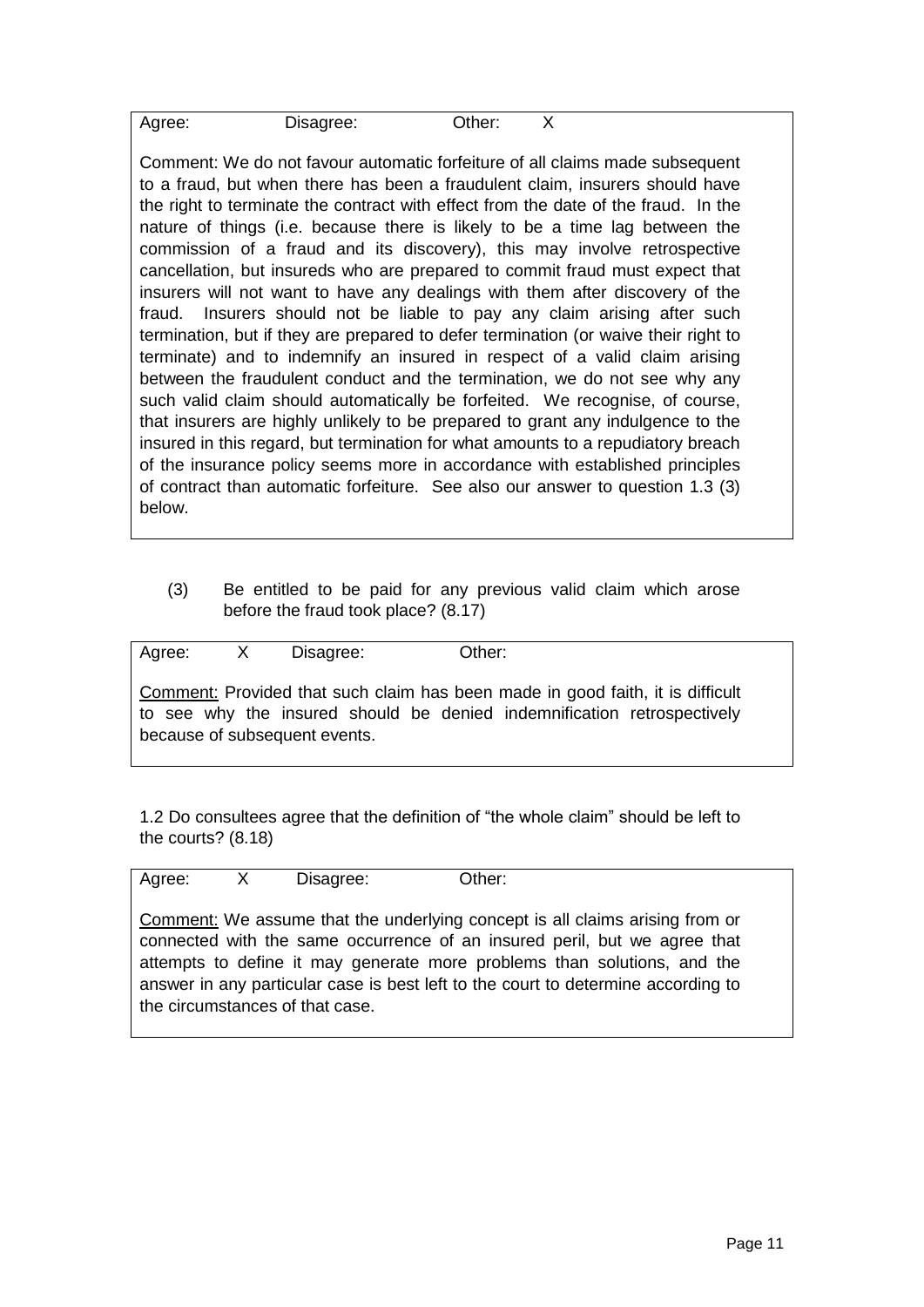Do consultees agree that the costs of investigating proven fraud should be recoverable if the insurer can show that the costs were:

(1) Actually incurred?

Agree: Disagree: Other: X

Comment: We are uncertain whether any change in the law is required, as the common law already provides insurers with the remedy of damages for the tort of deceit and we consider that all of the necessary elements (duty of care, breach, causation and foreseeability of loss) are likely to be present if insurers wish to avail themselves of this remedy - which apparently they have not done in the past. In *London Assurance v Clare* (1937), cited in the consultation paper for the proposition that an insurer cannot recover from the insured the costs of investigating a fraudulent claim, Goddard J is reported as saying: "It is put, *not as damages for fraud, for which I think there might be something to be said*, [emphasis added] but it is put as damages for breach of contract." The principle that damages for deceit may be available is (as the consultation paper notes) also supported by *Insurance Corporation of the Channel Islands v McHugh* (1997).

We consider that damages for deceit might well include the costs of investigating earlier claims if an insurer was put on enquiry as to the insured's honesty in relation to such claims by the subsequent fraud (or reasonable suspicion of it).

Subject to the foregoing, we would not object to a clear restatement of the law which put the insurer's remedy on a statutory basis - indeed we would welcome it.

## (2) Reasonable and proportionate in the circumstances?

| Agree: | $\mathsf{X}$ | Disagree:                   | Other:                                                                                                                                                       |
|--------|--------------|-----------------------------|--------------------------------------------------------------------------------------------------------------------------------------------------------------|
|        |              | circumstances of each case. | Comment: We agree that a test of reasonableness and proportionality should<br>apply, with the court to determine what is reasonable and proportionate in the |

(3) not offset by any saving from legitimate, forfeited claims? (8.23)

Agree: Disagree: X Other: Comment: Although we can appreciate the commercial thinking behind this proposal (if the insured forfeits what would otherwise have been a legitimate claim, he should not have in addition to pay the insurer's costs in investigating fraudulent claims, at least not to the extent that the amount forfeited equals or exceeds those costs), we question whether this is the best way to develop the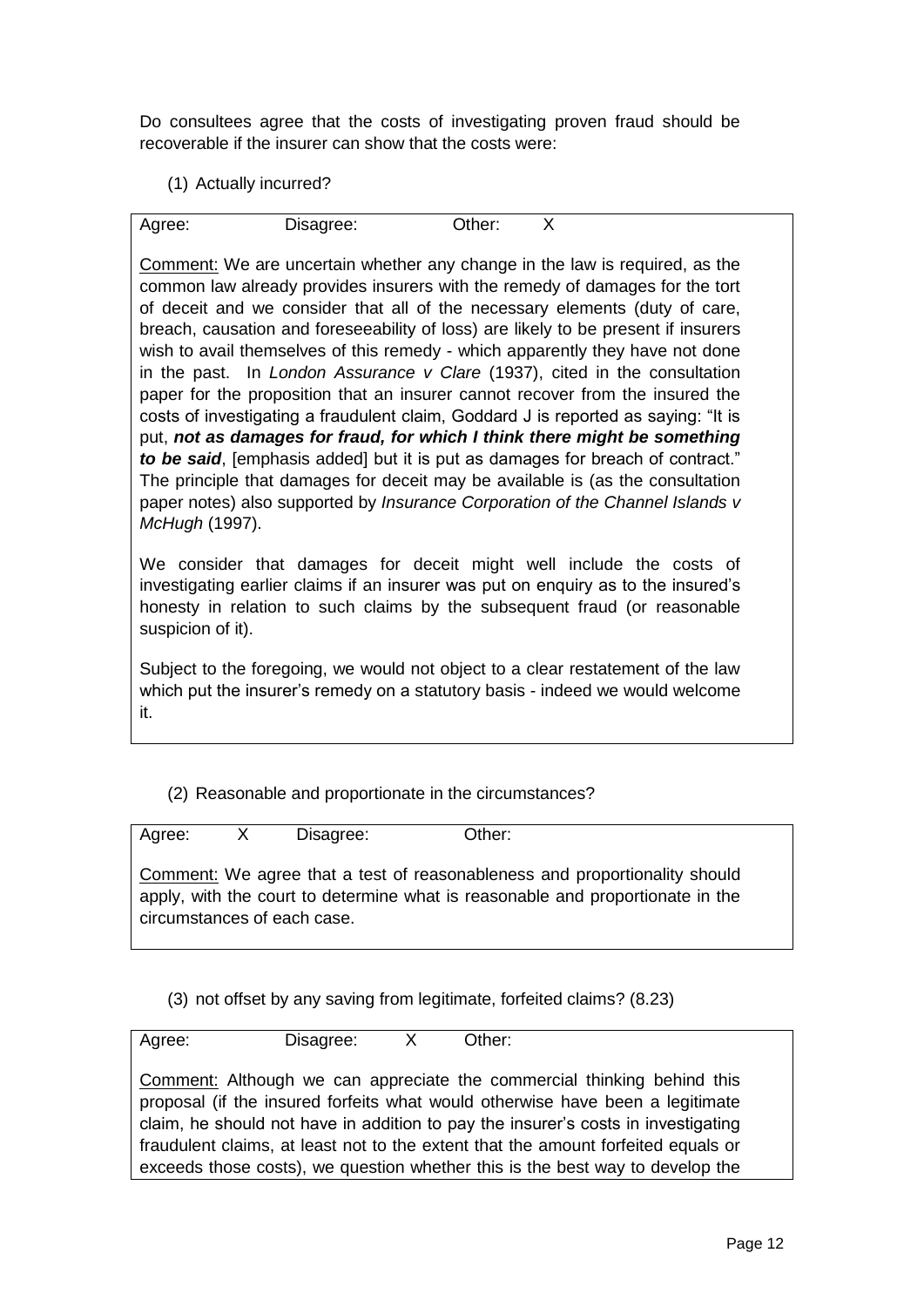law. If the law already provides (or is to be amended so as to provide, in accordance with the Law Commissions' recommendations) that any claim made after the fraud is liable to be forfeited - whether automatically or in consequence of election by the insurer to terminate the contract for repudiatory breach - we believe it must follow that the insurer would not actually be "saving" anything because the "benefit" to the insurer of such forfeiture would be an established right.

Admittedly, the consequences of not providing for offset could be harsh for the insured, but -

(a) the consensus of the CLLS Insurance Law Committee is that a fraudulent insured should not benefit - even indirectly or contingently - from his own deceit; and

(b) the factors which insurers are likely to take into account in deciding whether or not to pursue an action for damages representing their costs of investigating a fraudulent claim will include the prospect of actually recovering such damages. We suspect that in practice, insurers will find it difficult to recover anything, as those who indulge in fraud will quite probably lack funds or have hidden their assets effectively. We anticipate, accordingly, that insurers would not be interested in pursuing such claims unless substantial amounts had been spent on an investigation and there were real prospects of recovering substantial damages and costs. We do not think it is right that insurers should be obliged to set off any damages which they do in fact succeed in recovering against payments which they might otherwise have had to make in respect of legitimate claims which had been presented after the fraudulent claim, particularly in circumstances where the insurer is most unlikely to be willing to deal with the insured at all after discovery of a fraud and the insured should not be surprised by the insurer's attitude. We are also concerned at the prospect that an entitlement to set off the amount of apparently valid claims arising after the fraud (and which - but for the fraud - would have been paid) might give rise to a trial to determine that validity (establishing policy coverage, the value of the insured's loss, etc - with additional disclosure and argument on these issues) within a trial whose principal purpose is to establish the measure of the insurer's damages for its investigation costs. If the insured has suffered a genuine post-fraud loss which becomes forfeit, the insurer might consider that, from his point of view, the forfeiture represents sufficient compensation for whatever expense he has incurred in investigating the fraud and, therefore, he may decide not to pursue a claim for damages - but that is a matter of fortuity.

## **Express terms**

### *Business insurance*

1.4 Do consultees agree that in business insurance: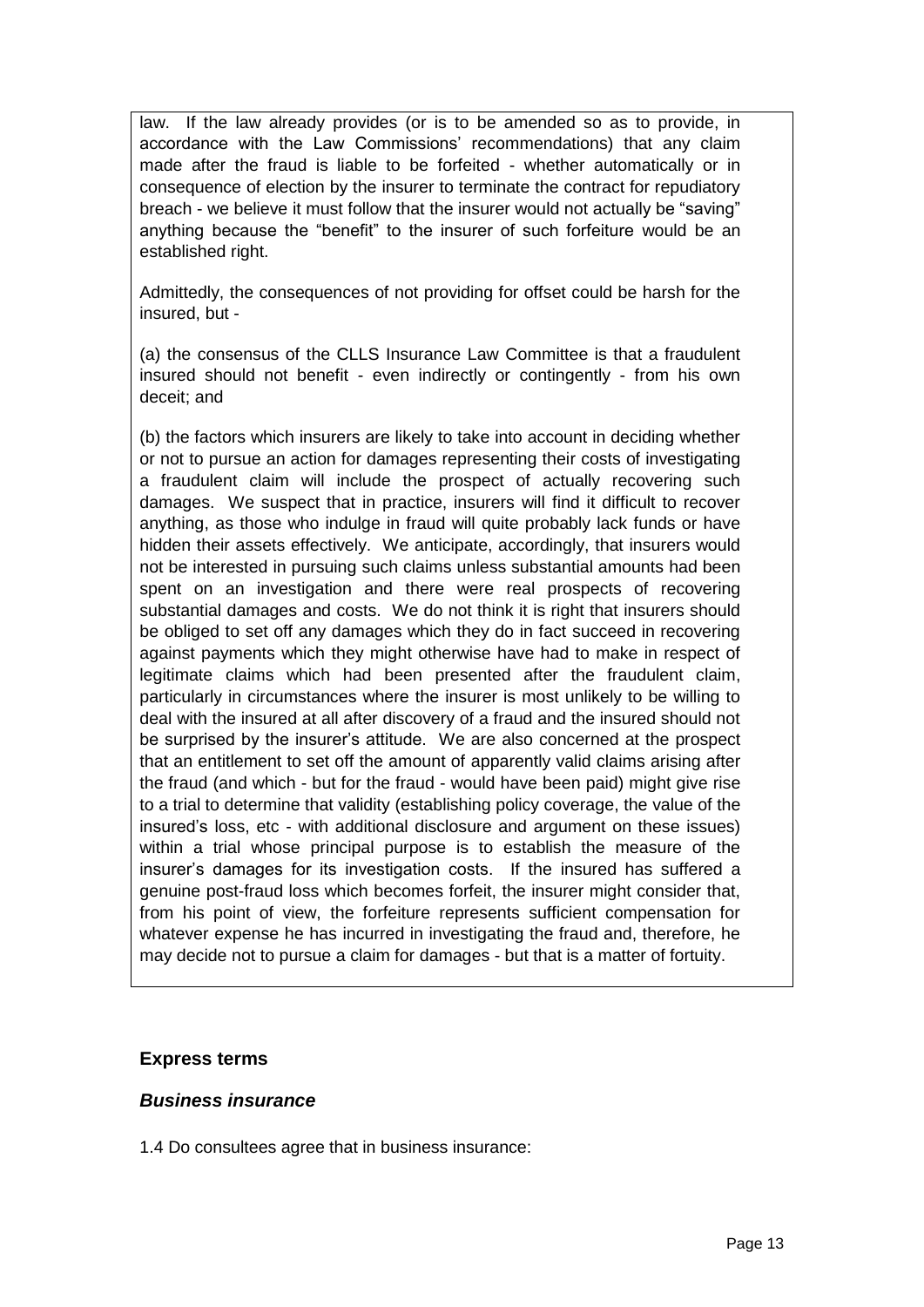(1) The remedies for fraud should be subject to an express term of the contract?

| Agree: X | Disagree: | Other:                                                                                                                                                                                                                                                                                                                                                                                                                                                                                                                                        |
|----------|-----------|-----------------------------------------------------------------------------------------------------------------------------------------------------------------------------------------------------------------------------------------------------------------------------------------------------------------------------------------------------------------------------------------------------------------------------------------------------------------------------------------------------------------------------------------------|
|          |           | Comment: We understand this question to mean that the parties should be<br>permitted to negotiate consequences which are more or less severe than those<br>provided by statute in the event of a fraudulent claim. On that basis, we agree<br>that freedom of contract should govern, although we are conscious that the<br>proposed dividing line between consumer and business insurance takes no<br>account of small businesses which - realistically - may not be able to protect<br>their interests any more effectively than consumers. |

(2) A clause which changes the statutory remedies should be written in clear, unambiguous terms and specifically brought to the attention of the other party? (8.27)

| Agree: | Disagree: | Other: |  |
|--------|-----------|--------|--|
|        |           |        |  |

## *Consumer insurance*

1.5 Do consultees agree that in consumer insurance, any term which purports to give the insurer greater rights in relation to fraudulent claims than those set out in statute would be of no effect? (8.30)

Agree: X Disagree: Other:

Comment: Consideration should be given to the question whether small businesses should be treated in the same way as consumers, although we are conscious of the difficulties inherent in deciding where the dividing line between consumers and small businesses should be drawn.

## **Insurers' remedies for fraud: co-insurance and group insurance**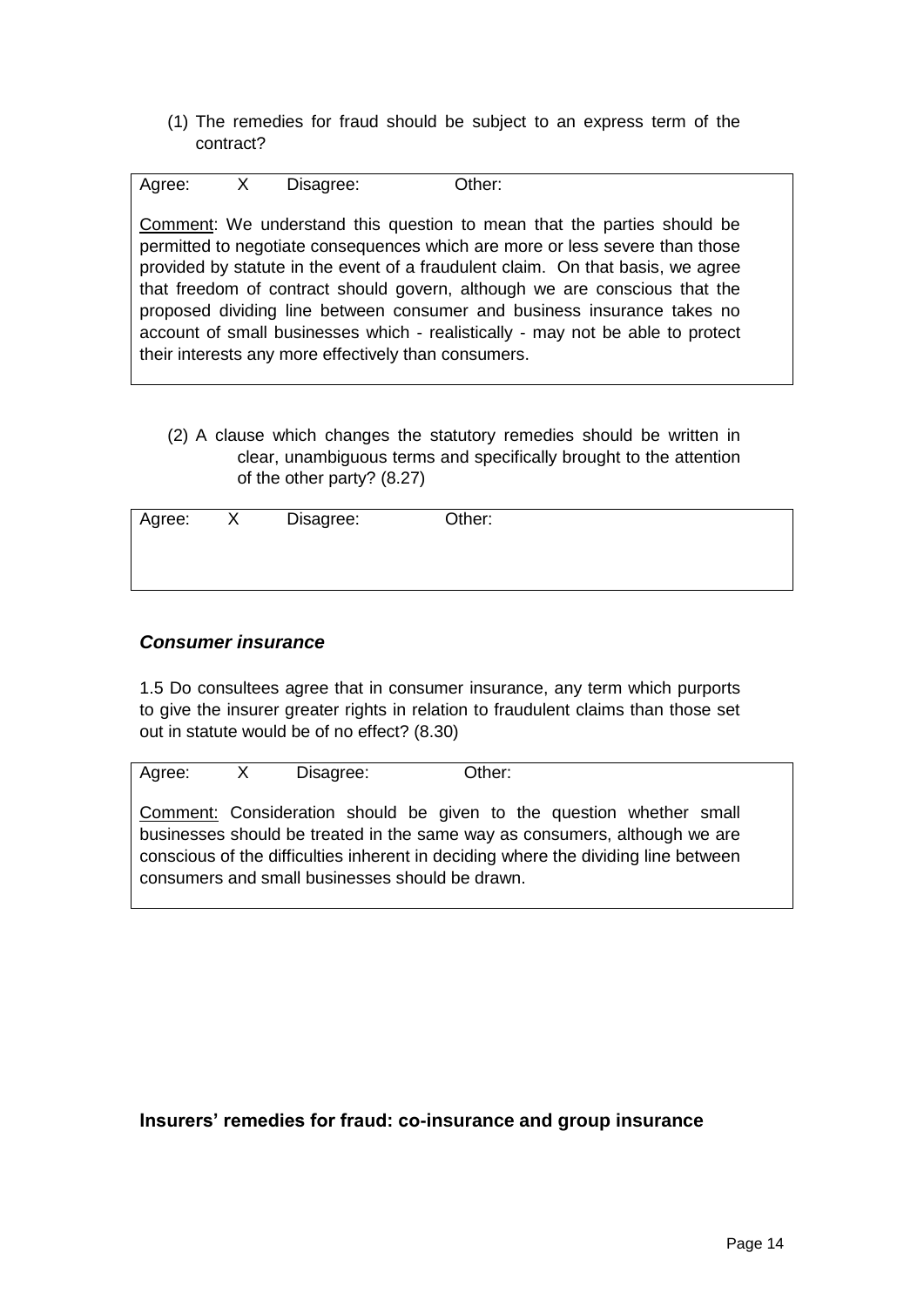1.6 Do consultees have evidence that the law of fraudulent claims by joint insureds causes problems in practice? If so, we would be grateful if consultees could provide us with such evidence or examples, and also provide us with information on how these issues were dealt with (either by the firm concerned or by any other body). (9.21)

| Agree:         | Disagree: | Other: | X                                                                                                                                                          |
|----------------|-----------|--------|------------------------------------------------------------------------------------------------------------------------------------------------------------|
| many problems. |           |        | Comment: The current law is clear and although in theory it could operate<br>harshly on innocent joint insureds, in practice we are unaware that it causes |

1.7 Do consultees agree that there is no need to legislate on the effect of fraud by one joint insured on the other joint insured's claim? (9.22)

| :Jther<br>Disagree: | Agree: |
|---------------------|--------|
|---------------------|--------|

Comment: In cases of true joint insurance, premised on a joint interest in the subject matter (as opposed to insurance deemed to be joint simply by virtue of the policy wording), we find it difficult to escape the conclusion that the fraudulent conduct of one insured must have the effect that the whole claim is forfeited, even if the other joint insured(s) is/are entirely innocent. Notwithstanding the preceding comment and our answer to question 1.6, we would favour some modification to the current law: the fact that the evidence suggests the absence of a significant practical problem in England or Scotland does not mean that the law should not attempt to deal with a potential source of injustice when an opportunity to do so is presented. It is unclear whether courts in England would be prepared to adopt the solution to the problem that has been fashioned by judges in other jurisdictions (e.g. New Zealand), where policies have been construed as composite notwithstanding the insureds' joint ownership of the subject matter: see Colinvaux and Merkin's *Insurance Contract Law* para A-0618. We recognise that it will not be easy to draft legislation to deal with this problem. Nevertheless, we would support legislative intervention as follows:

(a) The creation of rebuttable presumptions that -

(i) the insureds' joint interest is severable and if one insured commits a fraud affecting the rights of all joint insureds, the interest has been severed before the fraud is committed; and

(ii) any fraud committed by one joint insured is not committed on behalf or with the knowledge of all the parties.

(b) Then, if the innocent party is able to show on the balance of probabilities (whether with the assistance of presumption (ii) or not) that the fraud was not carried out on his behalf and was done without his knowledge, the severable and severed part of the claim (or such portion of it as represents the loss that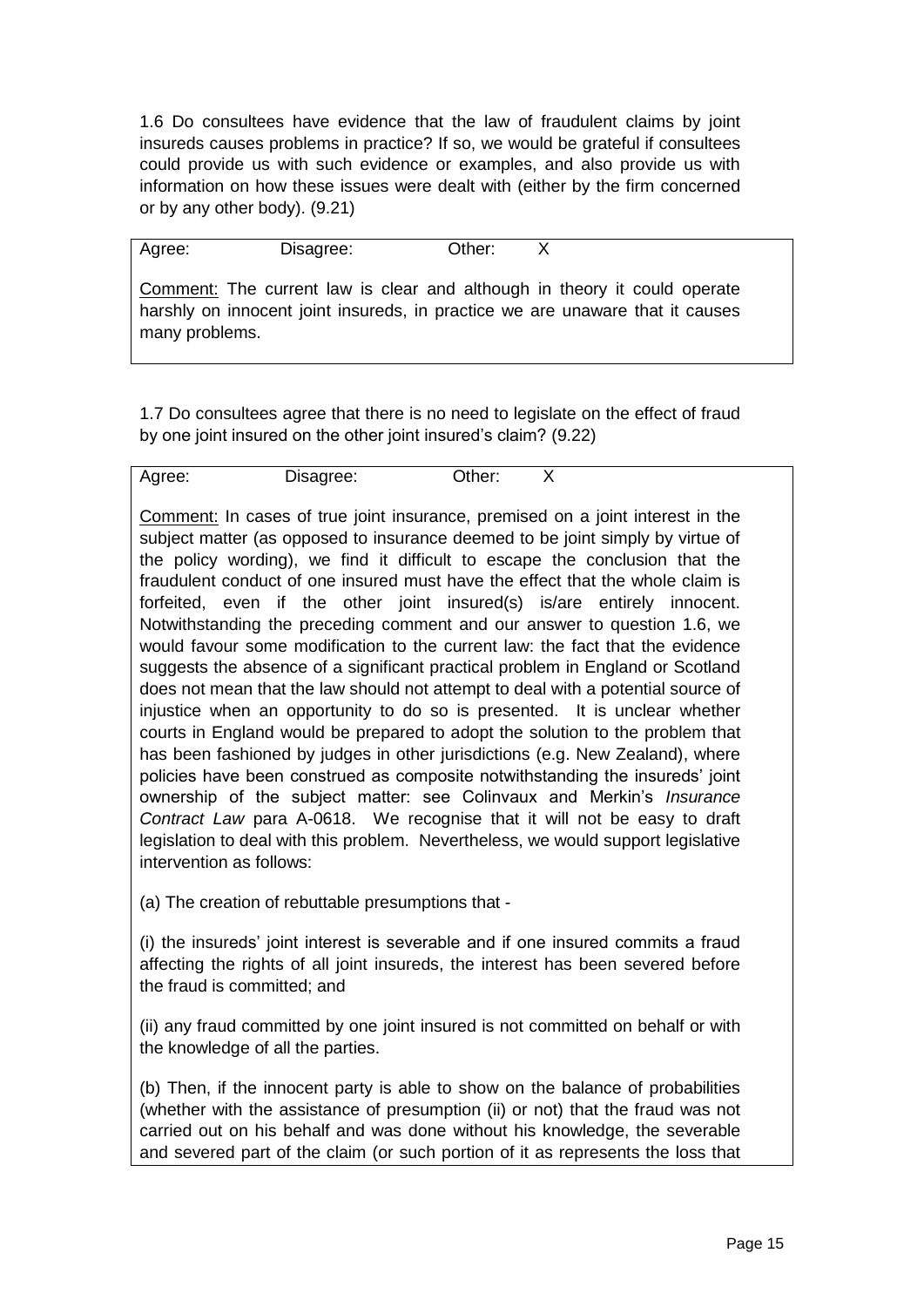he has suffered himself) should be paid to him.

We would obviously be against a fraudulent co-insured's benefiting from any recovery, but we would not wish an innocent party to be denied recovery on the basis that there might be some remote benefit to a guilty insured.

1.8 Do consultees agree that a fraudulent act by one or more group members should be treated as if the group member concerned was a party to the contract? (9.30)

| Agree: | Disagree: | Other: |  |
|--------|-----------|--------|--|
|        |           |        |  |

Comment: A group member who makes a fraudulent claim should forfeit that claim (and possibly any subsequent valid claims, but see our response to question 1.1 (2) above, which is relevant to this question as well). Admittedly, the concept of repudiatory breach of contract will need some modification to deal with a fraud by an individual who is not the contracting party. We question, in any event, whether this issue needs to be addressed by legislation, or whether (on the assumption that group policies will be treated as falling into the "business" rather than "consumer" category) the remedy is for insurers to provide in their contracts.

# **Assessing the impact of reform**

## *Insurers' remedies for fraudulent claims*

1.9 Do consultees agree that the proposed reforms to insurers' remedies for fraudulent claims will provide benefits in terms of improved deterrence and reduced legal costs? (21.33)

In principle this seems likely, although we are not able to express an opinion on the actual monetary value of such benefits.

1.10 We invite comments on the view that reforms (when combined with effective publicity) would reduce fraud, leading to savings of around £2 million to £5 million a year. (21.34)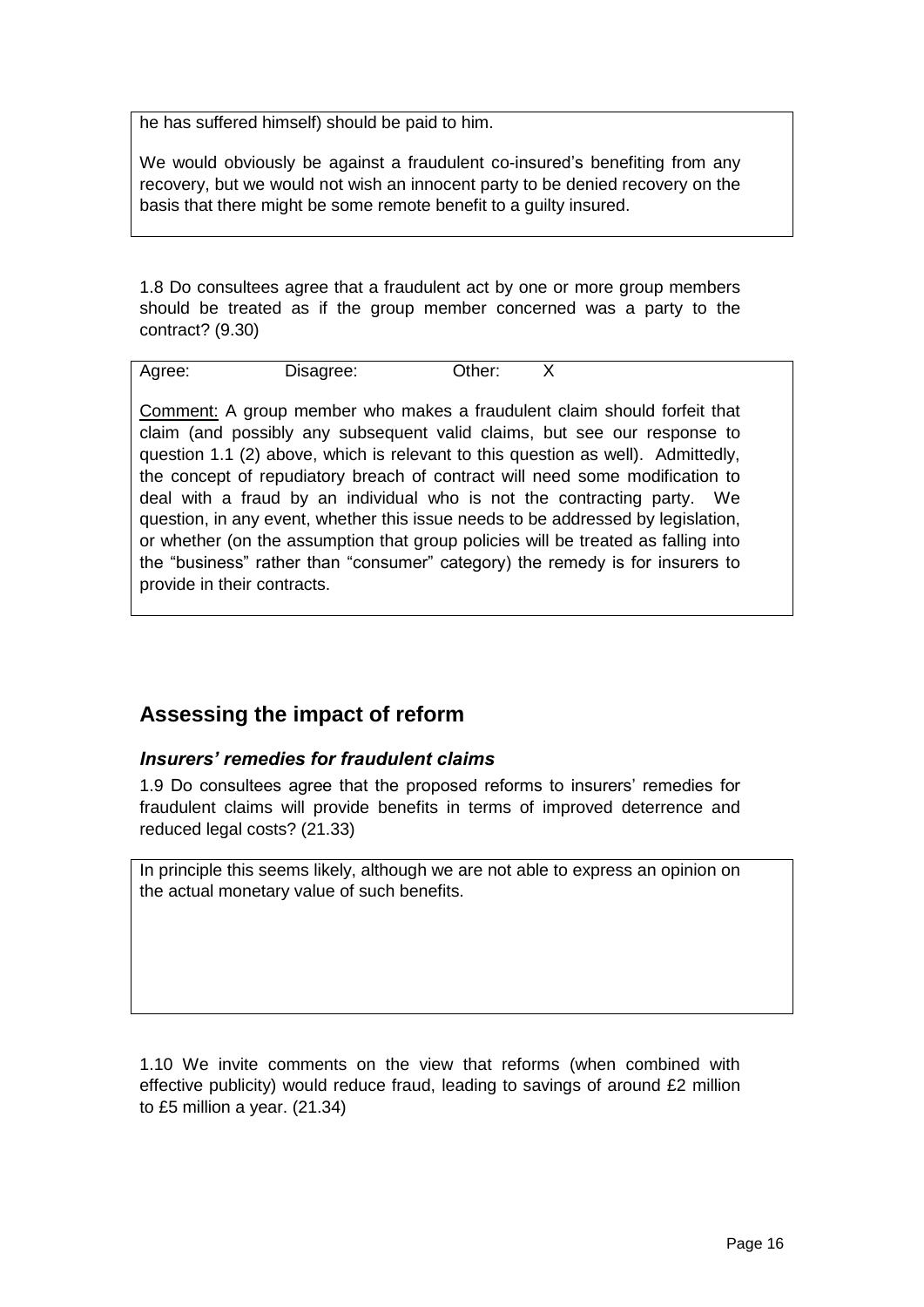See our answer to question 1.9.

## **Transitional costs**

1.11 What are the likely transitional costs of our proposals on insurers' remedies for fraudulent claims, in terms of training and familiarisation?

We are unable to express a view on this question.

# **INSURABLE INTEREST**

## **Indemnity insurance**

## *A statutory base for insurable interest*

1.1 Do consultees agree that there should be a statutory requirement that an insured has an insurable interest in the subject matter of the insurance?(12.42)

## Agree: X Disagree: Other:

Comment: The current position regarding the need for insurable interest for many types of indemnity insurance is unclear. We agree that it would be helpful to clarify the position by legislating to create a statutory requirement for insurable interest in the case of indemnity insurance.

We do not support the alternative option of legislation to abolish any need for insurable interest in the case of indemnity insurance. The concept of insurable interest is an important feature of insurance and assists in distinguishing insurance from other types of contracts including wagers and non-insurance financial instruments.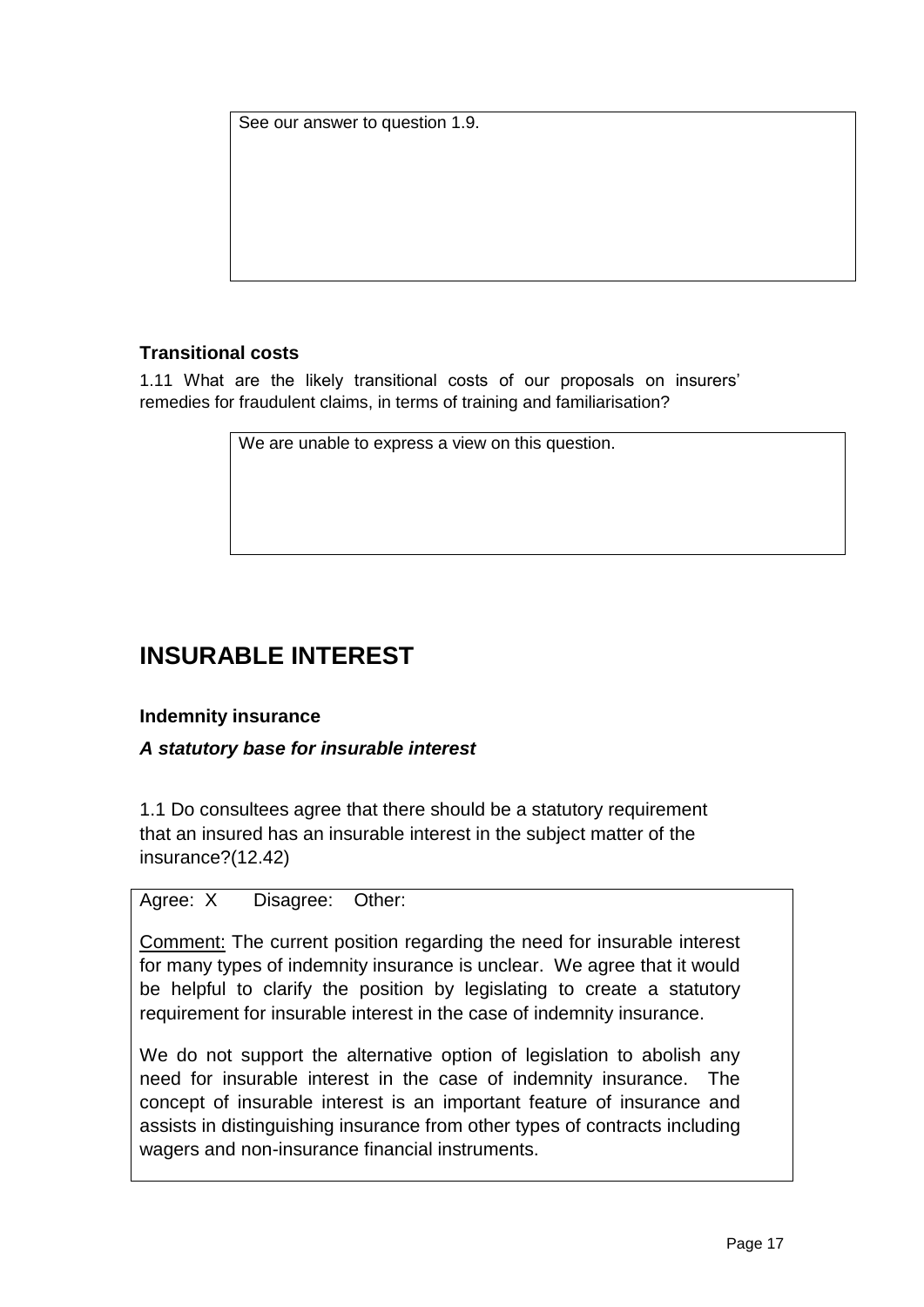## *Timing and consequences*

1.2 Do consultees agree that:

(1) to make a claim, the insured must show insurable interest at the time of loss?

Agree: X Disagree: Other:

(2) An insurance contract is void for lack of insurable interest unless there is a real probability that a party would acquire some form of insurable interest at some stage during the life of the contract?

Agree: Disagree: X Other:

Comment: Insurable interest should be tested at the time of loss, not at inception of the policy. At the point of loss it should be necessary for the insured to have an insurable interest - it should not be sufficient that at inception there had been a real probability of acquiring such an insurable interest. However, the nature of the required interest will depend on the definition of insurable interest – see below.

(3) if the insured shows that the contract was void for lack of insurable interest, the insurer may not sue for premium, and the insured is entitled to a refund of premiums already paid? (12.50).

Agree: Disagree: Other: X

Comment: We agree that if a contract is void for lack of insurable interest the insured should be entitled to a refund of premiums paid. However, this should be the case where the insurer has refused to pay a claim on the basis of lack of insurable interest. It should not be up to the insured to choose to take out a policy and subsequently demand a return of premiums on the basis that he does not have an insurable interest in the subject matter of the policy (in the absence of any misrepresentation by the insurer).

## *Repealing the Marine Insurance (Gambling Policies) Act 1909*

1.3 Do consultees agree that the Marine Insurance (Gambling Policies) Act 1909 should be repealed? (12.53)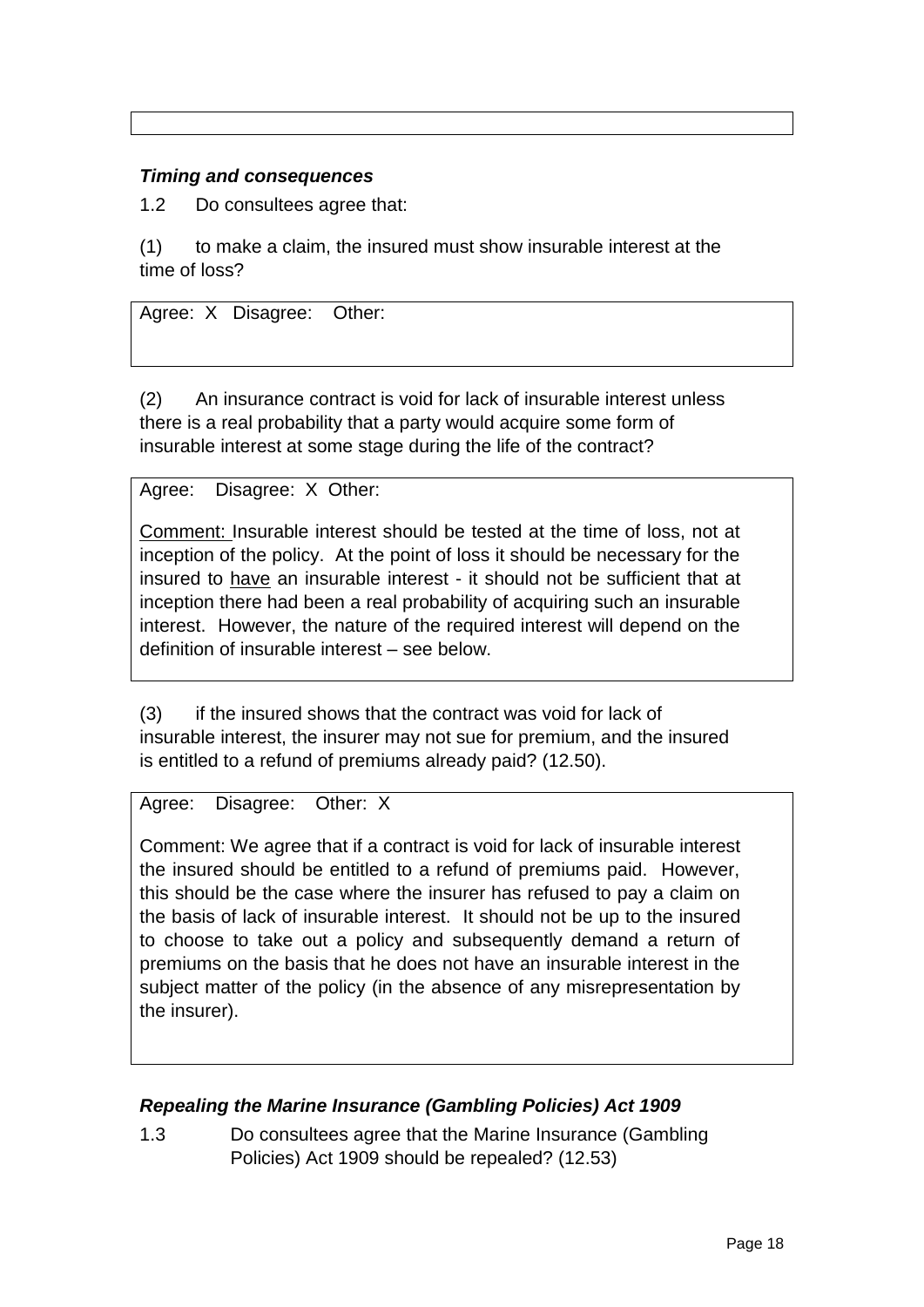Agree: X Disagree: Other:

### *Repealing the Marine Insurance Act 1788*

1.4 Do consultees agree that the Marine Insurance Act 1788 should be repealed? (12.56)

Agree: X Disagree: Other:

## *Retaining the provisions on insurable interest in the Marine Insurance Act 1906*

1.5 Do consultees agree that, for marine insurance, sections 4 to 15 of the Marine Insurance Act 1906 should be left as they are? (12.59)

Agree: X Disagree: Other:

## *Defining insurable interest for indemnity insurance*

1.6 Should the statute state that an insured has an insurable interest if the insured has:

> (1) a right in the property which is the subject matter of the insurance or a right arising out of a contract in respect of it;

Agree: Disagree: Other: X

Comment: See answer to 1.9 below.

(2) A real probability either of an economic benefit from the preservation of the insured subject matter, or of an economic loss on its destruction, which would arise in the ordinary course of things; or

Agree: Disagree: Other: X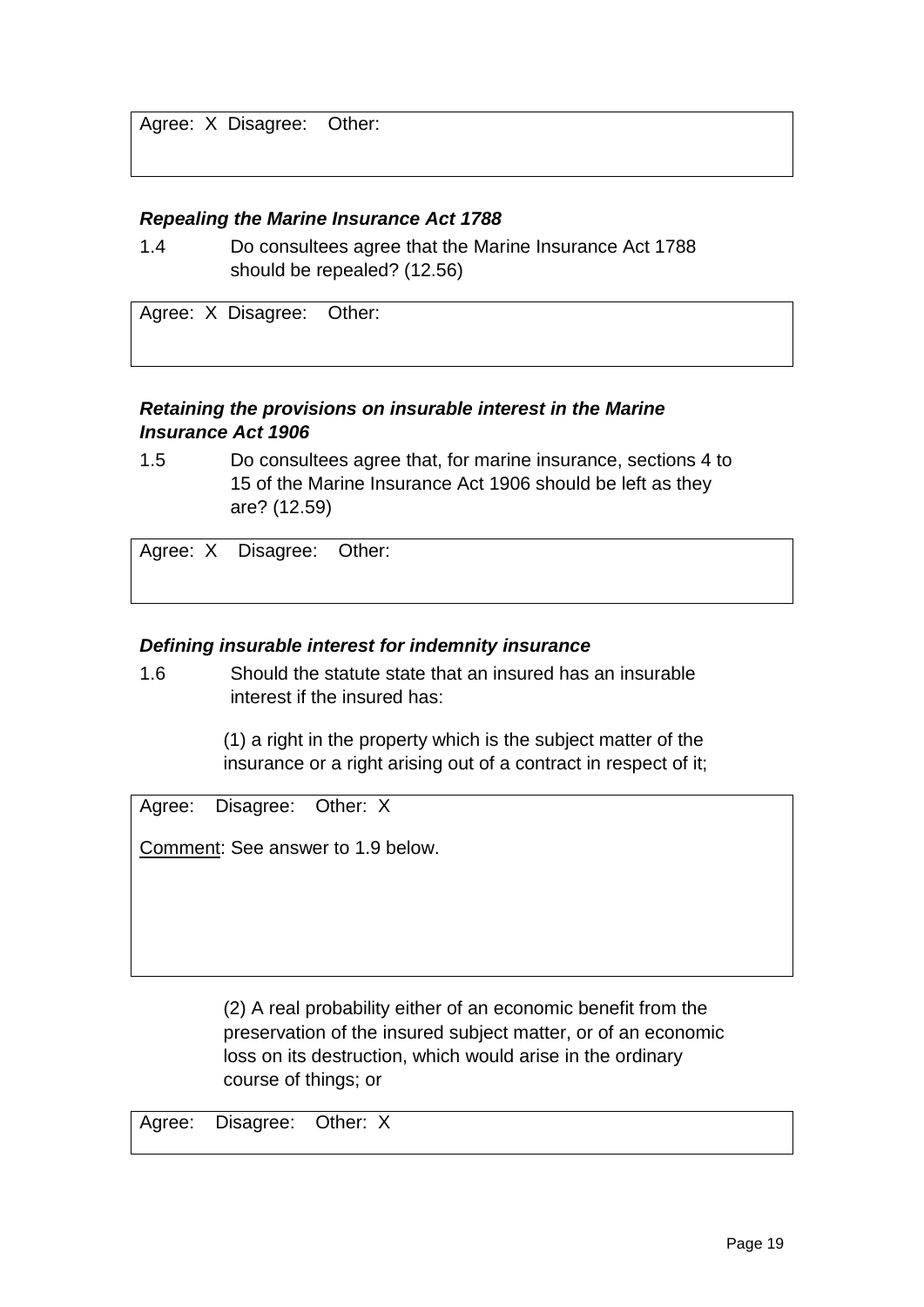Comment: See answer to 1.9 below.

Please note that a minority of the Committee is in favour of including this wording as part of a statutory non-exhaustive definition of insurable interest. See answer to 1.9 below.

(3) possession of the insured subject matter? (12.66)

Agree: Disagree: Other: X

Comment: See answer to 1.9 below.

1.7 Should other forms of insurable interest be included in the list? (12.67)

Agree: Disagree: Other: X

Comment: See answer to 1.9 below.

1.8 Should the list be non-exhaustive? (12.68)

Agree: Disagree: Other: X

Comment: See answer to 1.9 below.

1.9 Alternatively, should the definition of insurable interest be left entirely to the courts? (12.69)

Agree: X Disagree: Other: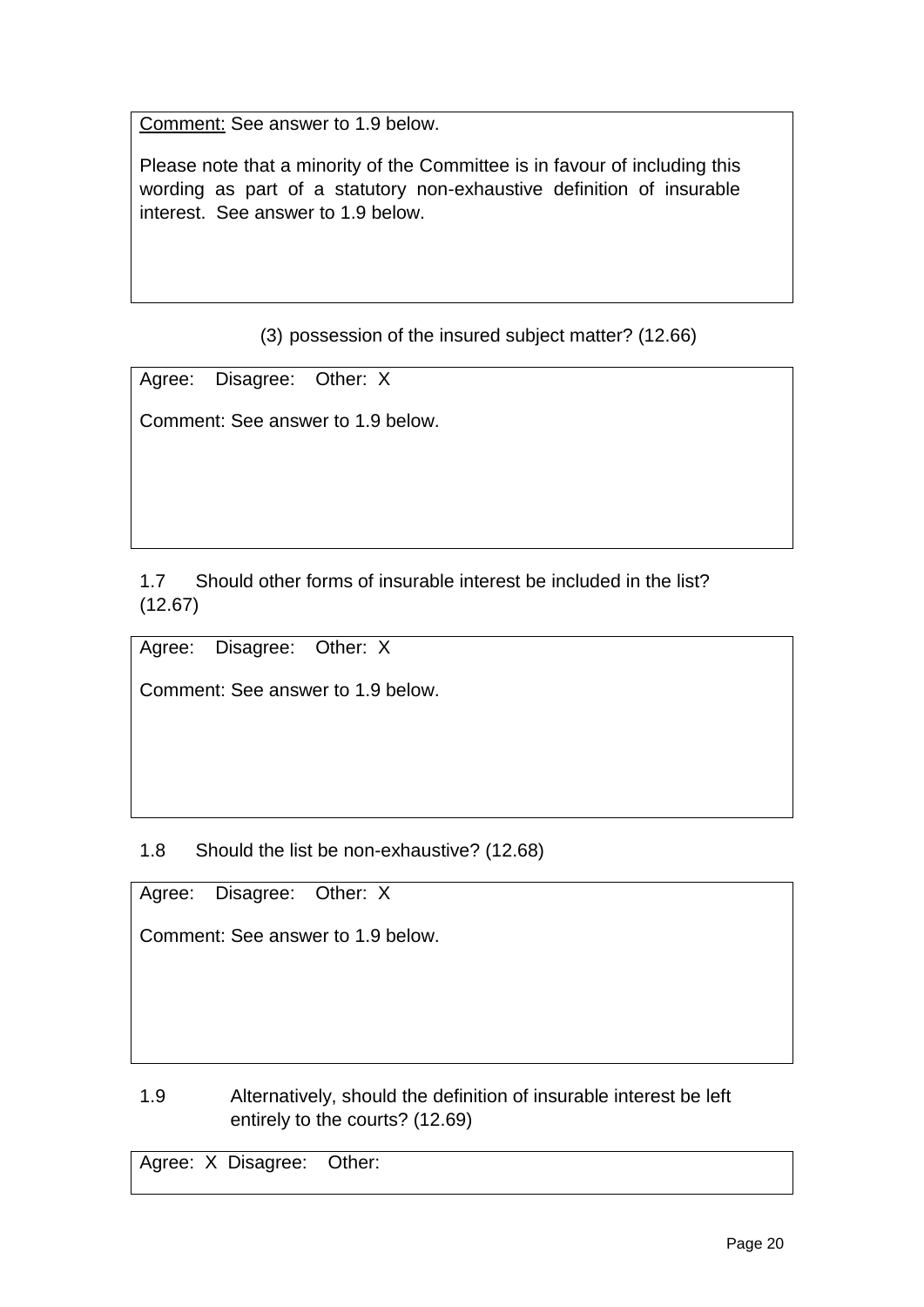Comment: The majority of the committee do not support enshrining a definition of insurable interest in statute. The case law in this area has shown that insurable interest is difficult to define in a way which suits all cases. Although we agree that it would be useful to clarify in the legislation the requirement to have insurable interest in the case of indemnity insurance, the majority believe that defining what that insurable interest is should be left to the courts. This allows a more flexible and nuanced approach to finding insurable interest than would be possible were the definition to be set out in statute.

A minority of the committee is in favour of including a non-exhaustive definition of insurable interest in the legislation, which would include the approach based on Lucena v Craufurd set out in 1.6(2) above.

## **Life insurance**

## *Insurable interest based on economic loss*

1.10 Do consultees agree that an insurable interest may be found where there is a real probability that the proposer will retain an economic benefit on the preservation of the life insured or incur an economic loss on the death? (13.74)

Agree: X Disagree: Other:

1.11 Should the law require that the value of the policy is a reasonable valuation, made at the time of the contract, of the possible loss? (13.75)

## Agree: X Disagree: Other:

Comment: It is consistent with the requirement that there must be a probability of economic benefit/ loss that the value of the policy should relate to the possible loss. Otherwise this raises significant moral hazard issues by creating a situation where the beneficiary would be economically better off if the life insured dies.

Imposing this requirement would mean that there are two rules, one for categories of 'natural affection', where there is no restriction on the policy amount, and one for policies based on a probability of economic benefit/ loss. However, it is acknowledged that the two types of life insurance are based on different tests in any event so it does not seem to us to be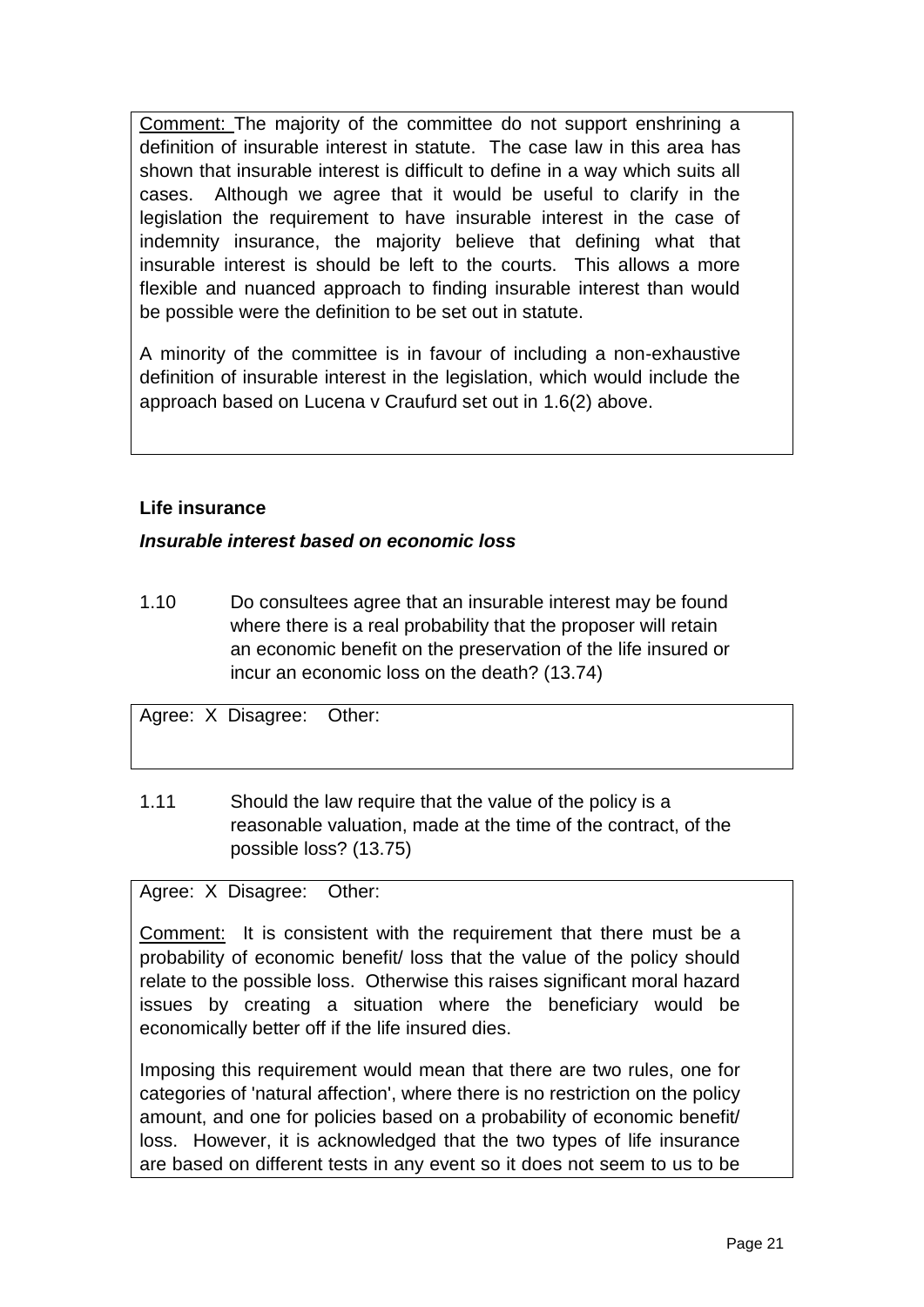overly problematic to have two different valuation requirements.

## *Insurance without evidence of economic loss*

## CHILDREN UNDER 18

1.12 Do consultees agree:

(1) that parents should be entitled to take out insurance on the life of a child under 18?

## Agree: Disagree: X Other:

Comment: There is no justification for allowing life insurance to be taken out on the life of a child, except where the probability of economic benefit/ loss test is satisfied. If the categories of natural affection are extended to include children, the policy value should be capped at an amount calculated to cover funeral expenses. This could be set at a suitable figure with provision for the amount to be indexed or changed by SI.

(2) that the right would extend to the legal parents of a child and all those who treated a child as a child of the family? (13.84)

Agree: Disagree: X Other:

Comment: See comment re (1) above.

1.13 Do consultees consider that there should be a cap on the amount for which children's lives may be insured? (13.85)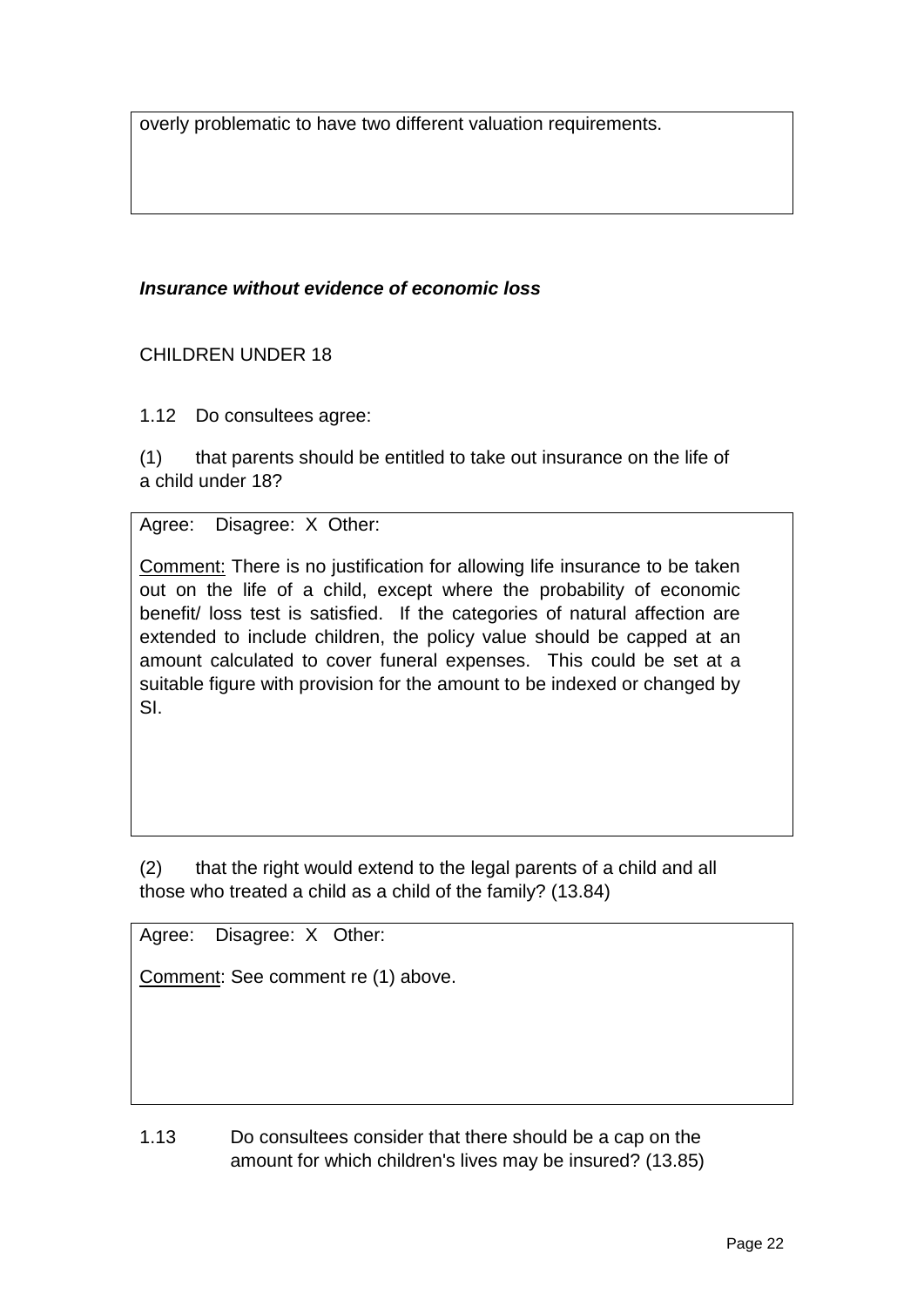Agree: X Disagree: Other:

Comment: If the categories of natural affection are extended to include children the value of the policy should be capped at an amount calculated to cover funeral expenses. This could be set at a suitable figure with provision for the amount to be indexed or changed by SI.

## 1.14 If the amount is capped we welcome views on what the amount should be and on how it should be set. (13.86)

Agree: Disagree: Other: X

Comment: See above.

# COHABITANTS

1.15 Do consultees agree that a person should have an insurable interest in the life of another, irrespective of whether they can show economic loss, where they have lived in the same household as spouses (husband, wife or civil partner) during the whole of the period of five years ending immediately before the contract of life insurance is taken out? (13.103)

Agree: X Disagree: Other:

Comment: Although the five year period is in some ways arbitrary, for the purposes of extending the category of natural affection and therefore allowing cohabitants to take out life insurance on one another in a straight forward manner this proposal seems appropriate and has the benefits of practicality.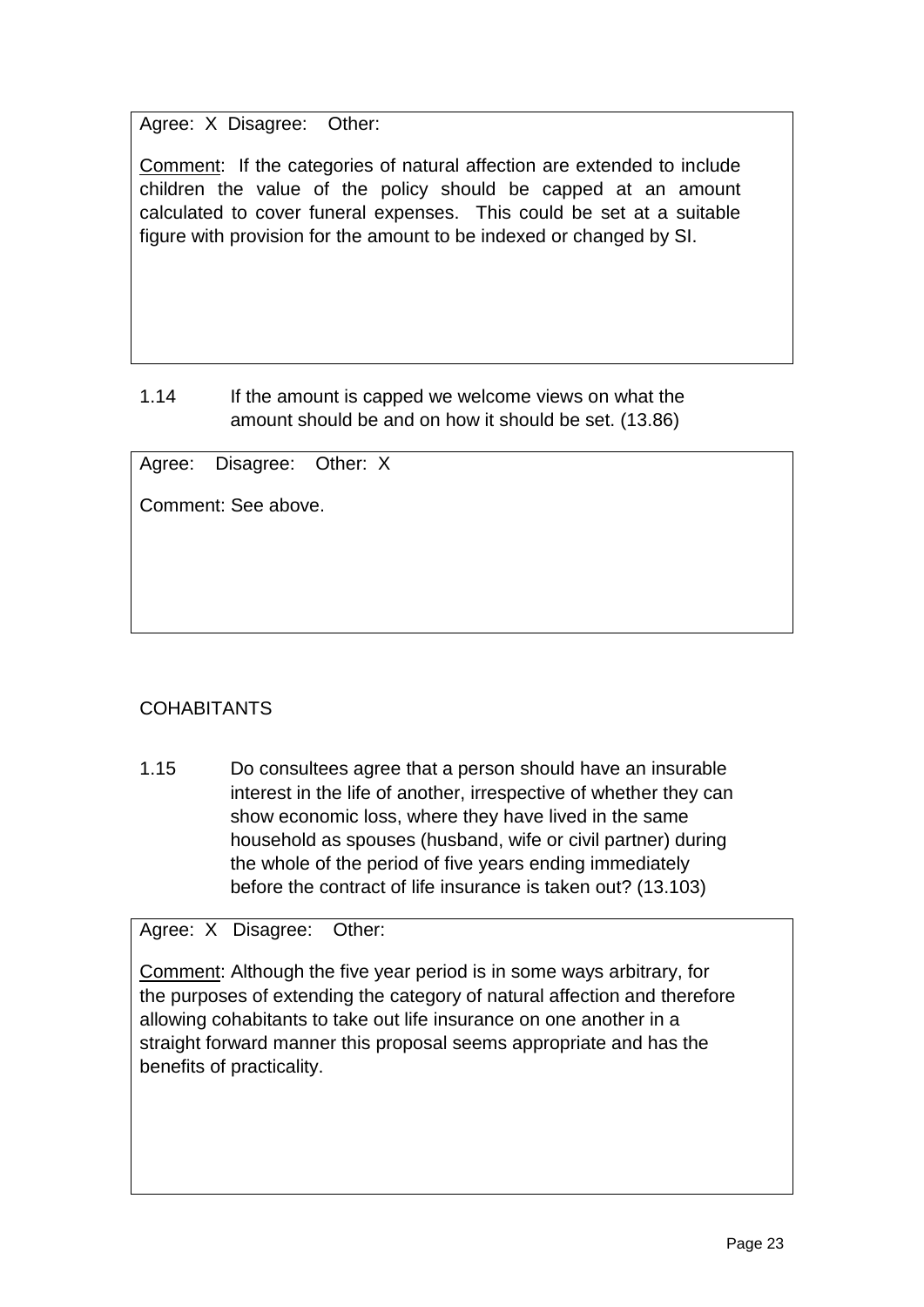# TRUSTEES OF PENSION OR GROUP SCHEMES

1.16 Should the statute clarify that trustees of pension and other group schemes have an unlimited insurable interest in the lives of the members of the scheme? (13.106)

Agree: X Disagree: Other:

1.17 Should an employer also have an unlimited interest in the lives of its employees when entering into a group scheme whose purpose is to provide benefits for its employees or their families? (13.107)

Agree: X Disagree: Other:

## *Repealing section 2 of the Life Assurance Act 1774*

1.18 Do consultees agree that section 2 of the Life Assurance Act 1774 should be repealed? (13.110)

Agree: X Disagree: Other:

Comment: If a new statutory requirement for insurable interest in the case of life insurance is introduced it seems to us that the whole of the Life Assurance Act should be repealed, not just section 2.

## *A new statutory requirement for insurable interest*

1.19 Do consultees agree that: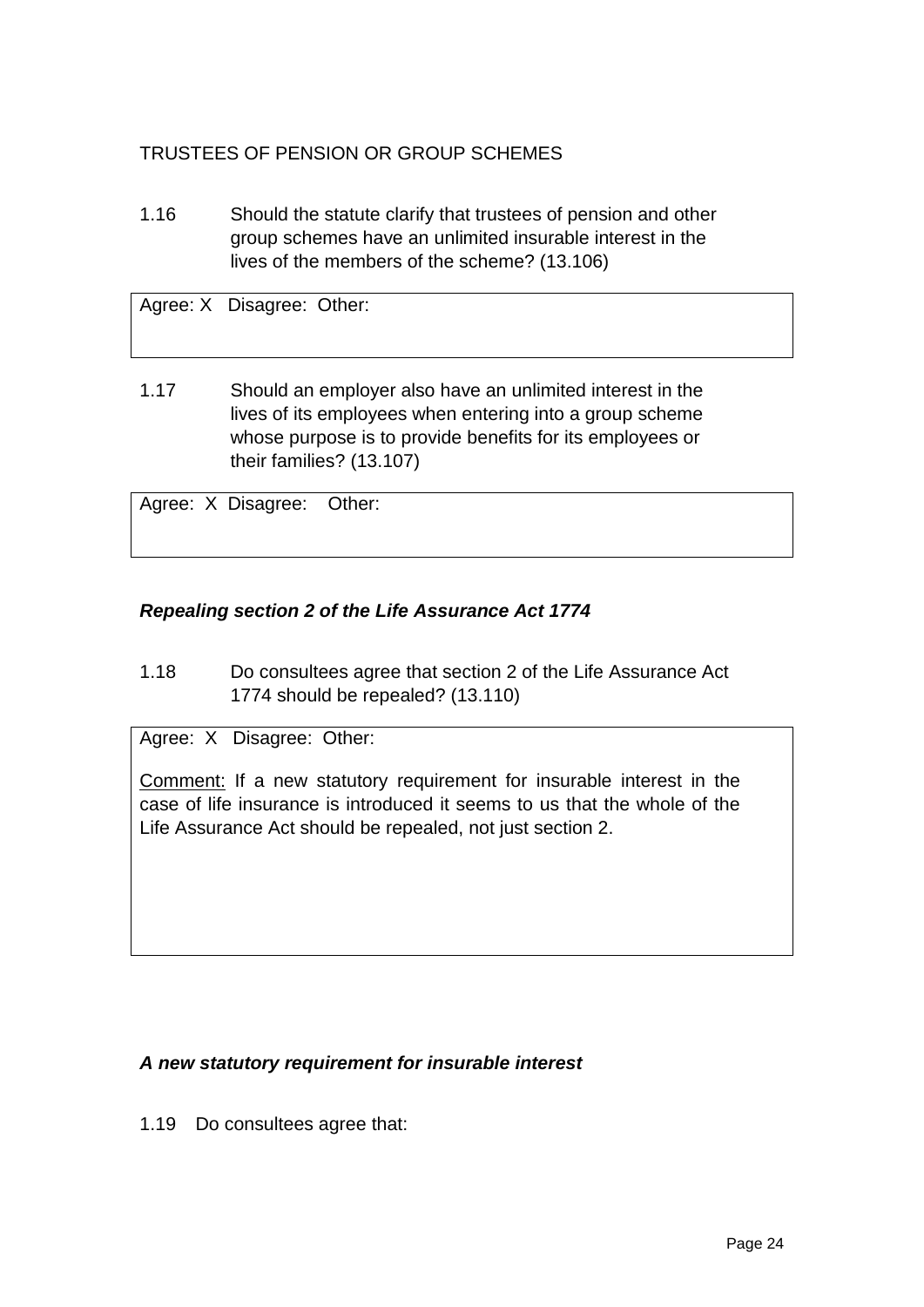(1) a new statutory requirement for insurable interest should replace that set out in the Life Assurance Act 1774?

Agree: X Disagree: Other:

Comment: This is necessary to set out the new rules on:

(i) extending the category of natural affection to cohabitants; and

(ii) allowing insurance on the life of another where there is a probability of economic benefit/ loss; and

(iii) the valuation requirements for policies falling within (ii).

(2) if insurable interest is not present, the contract would be void but not illegal?

Agree: X Disagree: Other:

(3) for composite policies, where insurable interest was present for some part of the insurance but not others, the policy should be treated as separable?

Agree: X Disagree: Other:

(4) for contingency insurance, insurable interest must be present at the time of the contract? (13.115)

Agree: X Disagree: Other:

Comment: We assume that the status quo will be preserved where there is no further need to show insurable interest at the time of the claim.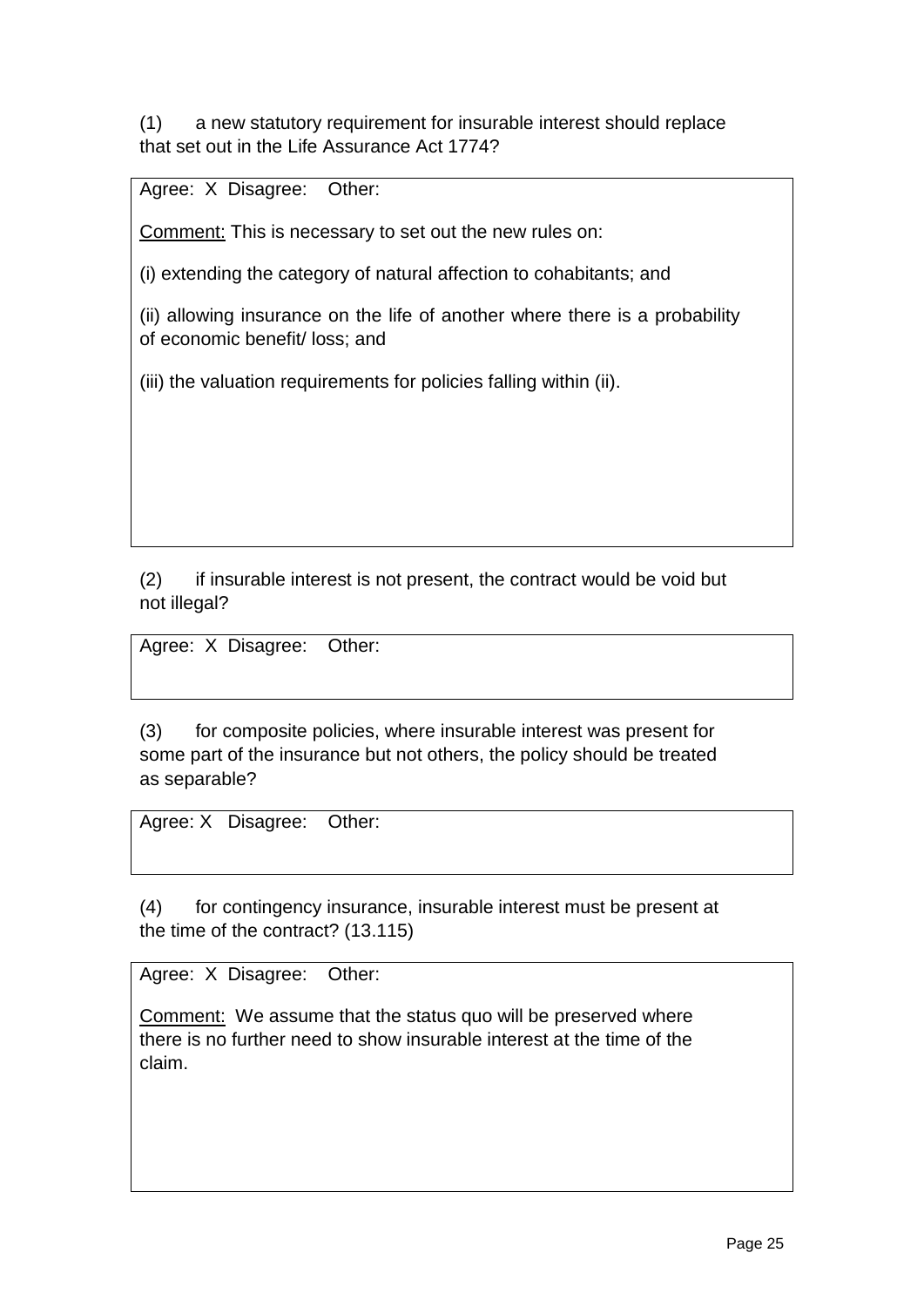1.20 Should the statute provide a non-exhaustive definition of insurable interest in contingency insurance? (13.116)

Agree: X Disagree: Other:

Comment: This is necessary to set out the new rules on:

(i) extending the category of natural affection to cohabitants; and

(ii) allowing insurance on the life of another where there is a probability of economic loss; and

(iii) the valuation requirements for policies falling within (ii).

# **POLICIES AND PREMIUMS IN MARINE INSURANCE**

### *The need for a marine policy: proposals for reform*

1.1 Do consultees agree that:

(1) a marine insurance contract may be enforced even if it is not embodied in a formal policy document?

| Agree: | Disagree: | Other:                                                                    |
|--------|-----------|---------------------------------------------------------------------------|
|        |           | Comment: Market practice is no longer aligned with section 22 and related |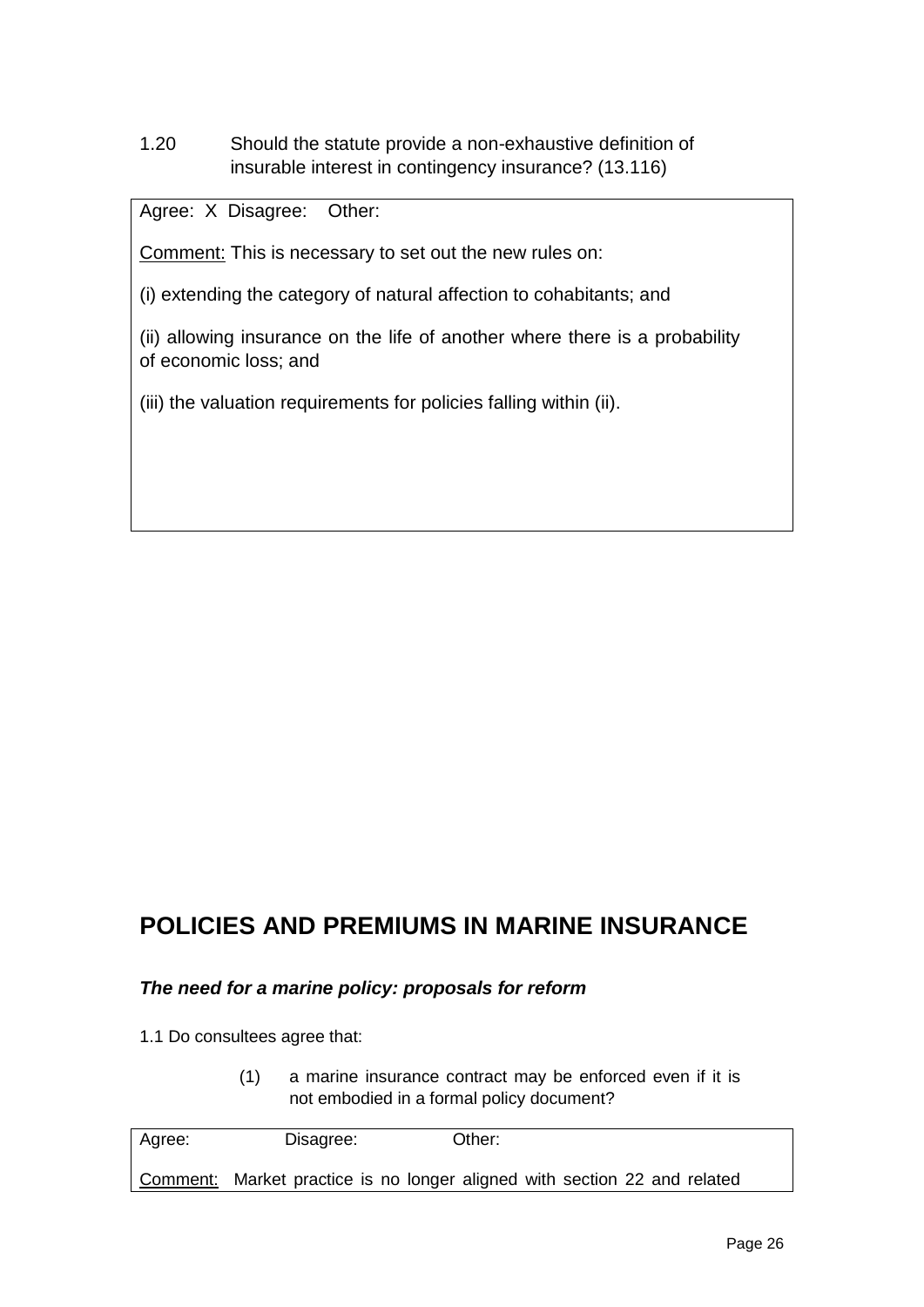provisions of the 1906 Act. We agree that this is a damaging state of affairs.

N.B. In this and other responses in this paper, the words "Agreed" or "We agree" mean that we also accept the Law Commissions' reasoning unless otherwise stated.

> (2) the statute should not require a marine insurance contract to be in any particular form? (17.3)

Agree: Disagree: Other: Comment: We agree that there should be no formal requirements imposed on marine insurance contracts by legislation.

## **Repeals**

1.2 Do consultees agree that the following sections of the Marine Insurance Act 1906 should be repealed:

(3) Section 22? (17.7)

Agree: Disagree: Other:

Comment: It follows from the above that we agree that section 22 and the four related provisions should be repealed.

(4) Section 23? (17.11)

Agree: Disagree: Other: Comment: Agreed: please see above.

(5) Section 24(1)? (17.14)

| Agree: | Disagree:                          | Other: |  |
|--------|------------------------------------|--------|--|
|        | Comment: Agreed: please see above. |        |  |

(6) Section 89? (17.17)

| Agree: | Disagree: | Jther: |  |
|--------|-----------|--------|--|
|        |           |        |  |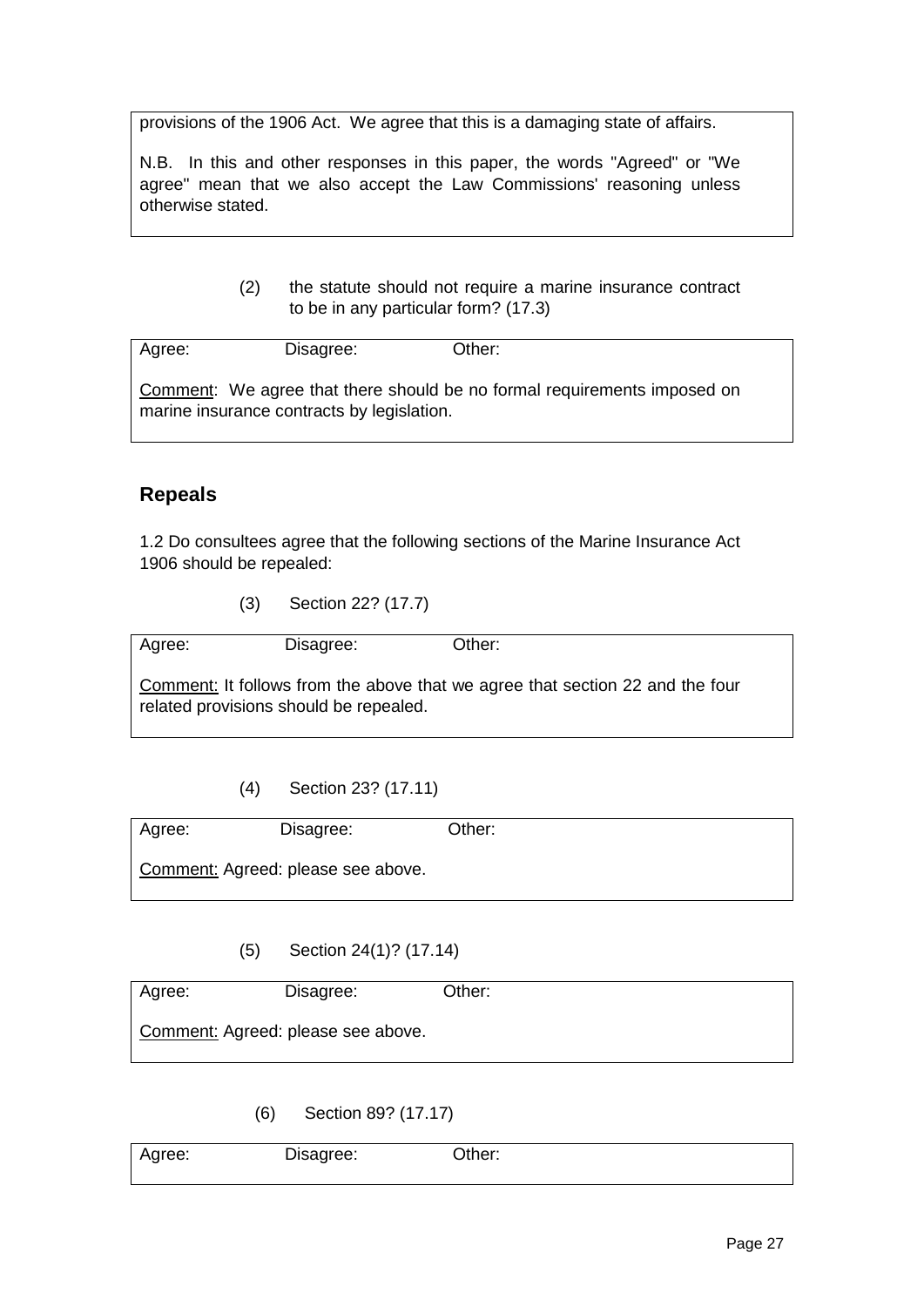## (7) The model policy referred to in section 30 and contained in the First Schedule? (17.20)

| Agree: | Disagree:                          | Other: |  |
|--------|------------------------------------|--------|--|
|        | Comment: Agreed: please see above. |        |  |

(8) Section 52? (17.23)

| Agree:                            | Disagree: | Other:                                                                          |
|-----------------------------------|-----------|---------------------------------------------------------------------------------|
| used to mean a specific document. |           | Comment: Agreed, providing that it is understood that "policy" in section 52 is |

## **Reforms**

## **Where policy means contract**

1.3 Do consultees agree that most references to policies in the 1906 Act should be interpreted as references to marine insurance contracts? (17.26)

| Agree:             | Disagree: | Other: |  |
|--------------------|-----------|--------|--|
| Comment: We agree. |           |        |  |

# **Section 2(2): activities analogous to a marine adventure**

1.4 Do consultees agree that where an insurance contract covers shipbuilding, a ship launch or "any adventure analogous to a marine adventure", the parties may include an express term to designate the insurance as marine insurance for the purposes of the 1906 Act? This would apply the provisions of the Act "in so far as applicable". (17.32)

| Other:                                                                                                                                              |
|-----------------------------------------------------------------------------------------------------------------------------------------------------|
|                                                                                                                                                     |
| Comment: We agree, though we wonder whether the reduction in the body of<br>marine insurance contract law will shortly remove any purpose in such a |
|                                                                                                                                                     |
| Disagree:                                                                                                                                           |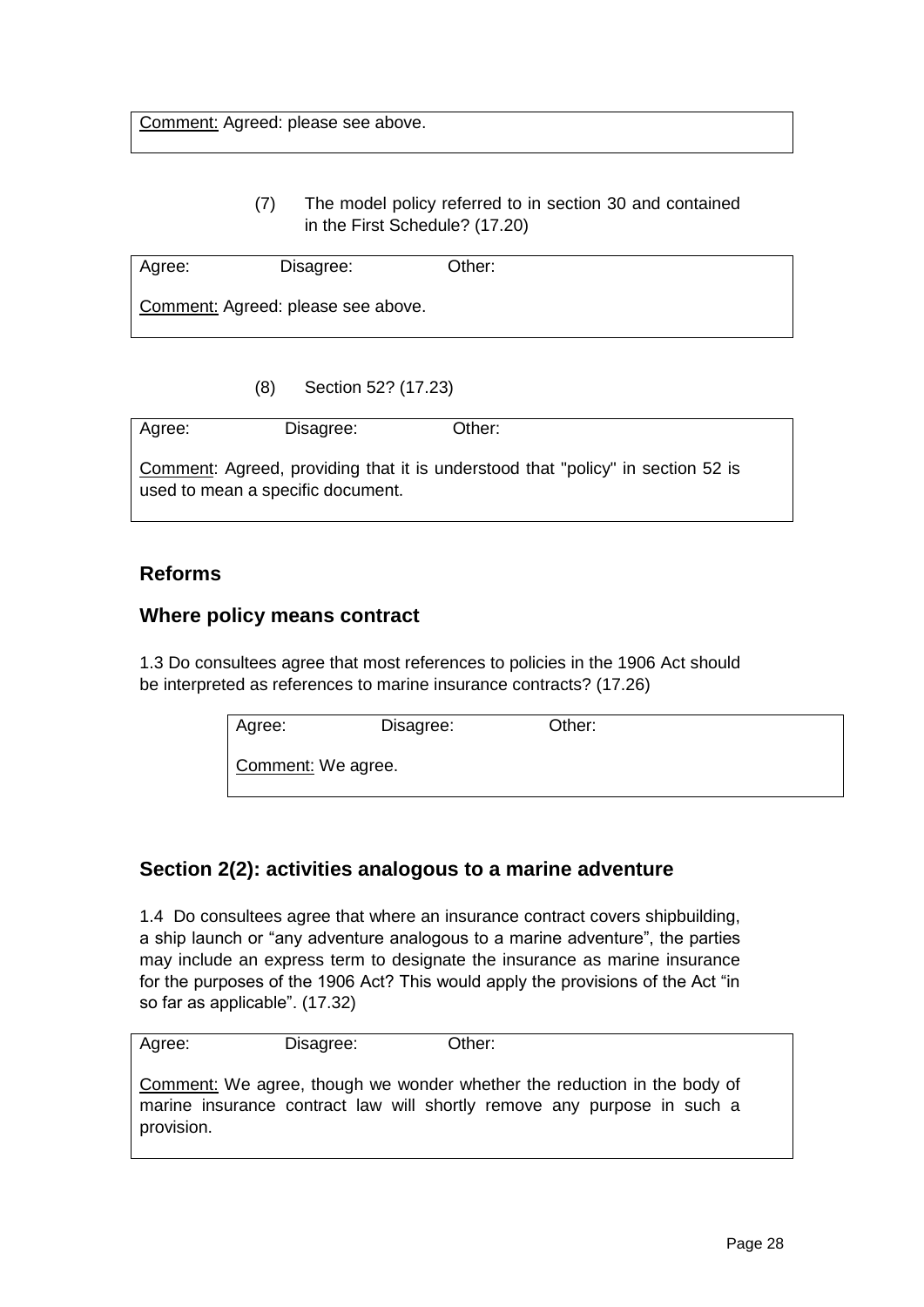1.5 Alternatively, should section 2(2) be repealed, leaving the parties free to apply any specific provision of the Act to the policy? (17.33)

Agree: Disagree: Other: Comment: Please see the response to the last question. At some point, the removal of so many provisions of marine insurance contract law leaves the remainder anachronistic and scarcely viable, and the repeal becomes logical.

## **Section 21: when contract concluded**

1.6 Do consultees agree that the following words should be removed from section 21?

> whether the policy be then issued or not; and, for the purpose of showing when the proposal was accepted, reference may be made to the slip or covering note or other customary memorandum of the contract. (17.36)

| Agree:             | Disagree: | Other: |  |
|--------------------|-----------|--------|--|
| Comment: We agree. |           |        |  |

## **Section 50(3): assigning a policy**

1.7 Should section 50(3) be amended to say that a marine insurance contract may be assigned in any customary manner or as agreed between the parties to the transfer? (17.39)

| Agree:             | Disagree: | Other: |  |
|--------------------|-----------|--------|--|
| Comment: We agree. |           |        |  |

1.8Are there any other issues or related matters which we should take account of in relation to our proposal to amend section 50(3)? (17.40)

| Agree:                      | Disagree: | Other: |                                                                                                                                                                                                                                           |
|-----------------------------|-----------|--------|-------------------------------------------------------------------------------------------------------------------------------------------------------------------------------------------------------------------------------------------|
| likelihood of obsolescence. |           |        | Comment: It is important to foresee that changing methods of communication<br>may render even electronic commerce obsolete in the lifetime of the new Act.<br>The introduction of "or as agreed between the parties" at least reduces the |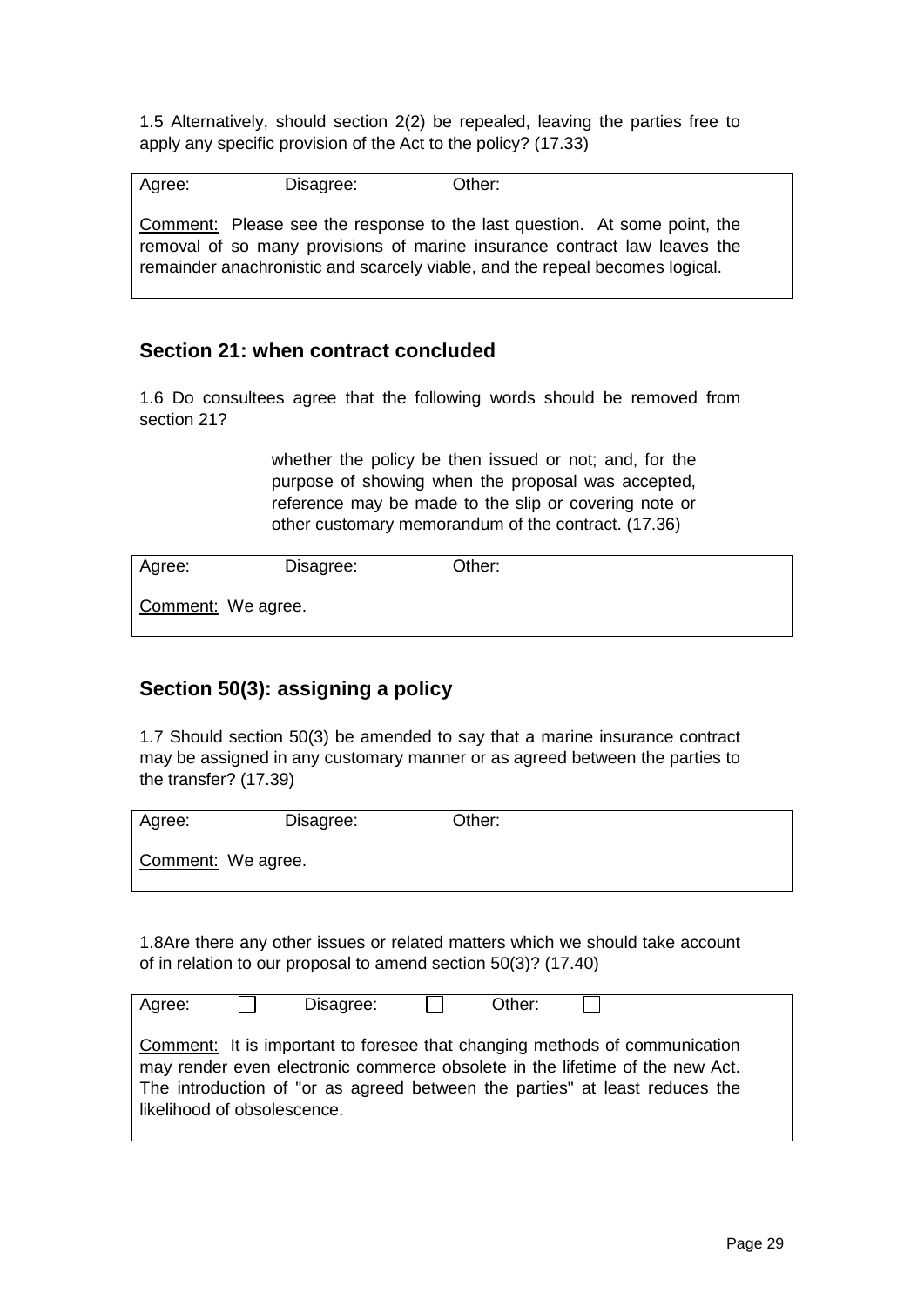## **The broker's liability for premium**

### **The policyholder should be liable to the insurer for premiums**

1.9 Do consultees agree that where marine insurance is effected on behalf of an insured by a broker:

(1) the policyholder should be liable to pay the insurer?

| Agree: | Disagree: | Other:                                                                         |
|--------|-----------|--------------------------------------------------------------------------------|
|        |           |                                                                                |
|        |           |                                                                                |
|        |           | Comment: We agree that the primary obligation to pay the premium to the        |
|        |           |                                                                                |
|        |           | insurer should remain with the policyholder, with any right on the part of the |
|        |           |                                                                                |
|        |           | insurer to recover premium from the broker being a matter of private contract. |
|        |           |                                                                                |

(2) when the broker collects the premium, policyholders should pay the broker as an agent?

| Agree: | Disagree: | Other:                                                                           |
|--------|-----------|----------------------------------------------------------------------------------|
|        |           |                                                                                  |
|        |           |                                                                                  |
|        |           |                                                                                  |
|        |           | Comment: The proposition does not state for whom the broker is an agent.         |
|        |           |                                                                                  |
|        |           | However, the starting point in agency law is that the broker is the agent of the |
|        |           |                                                                                  |
|        |           | insured, and it is logical that this should apply to the collection of premium.  |
|        |           |                                                                                  |

(3) as a general rule, the broker should hold the premium as agent for the policyholder, but this should be subject to a contract between broker and insurer?

| Agree:    | Disagree: | Other:                                                                                                                                                                                                                                      |  |
|-----------|-----------|---------------------------------------------------------------------------------------------------------------------------------------------------------------------------------------------------------------------------------------------|--|
| obtained. |           | Comment: Please see above. We agree that the capacity in which the broker<br>holds the premium should be subject to variation by contract between the<br>broker and the insurer but, if so, the consent of the policyholder should first be |  |

(4) the broker's liability to pay premiums to the insurer should be a matter of agreement between broker and insurer? (19.22)

| Agree:             | Disagree: | Other: |  |
|--------------------|-----------|--------|--|
| Comment: We agree. |           |        |  |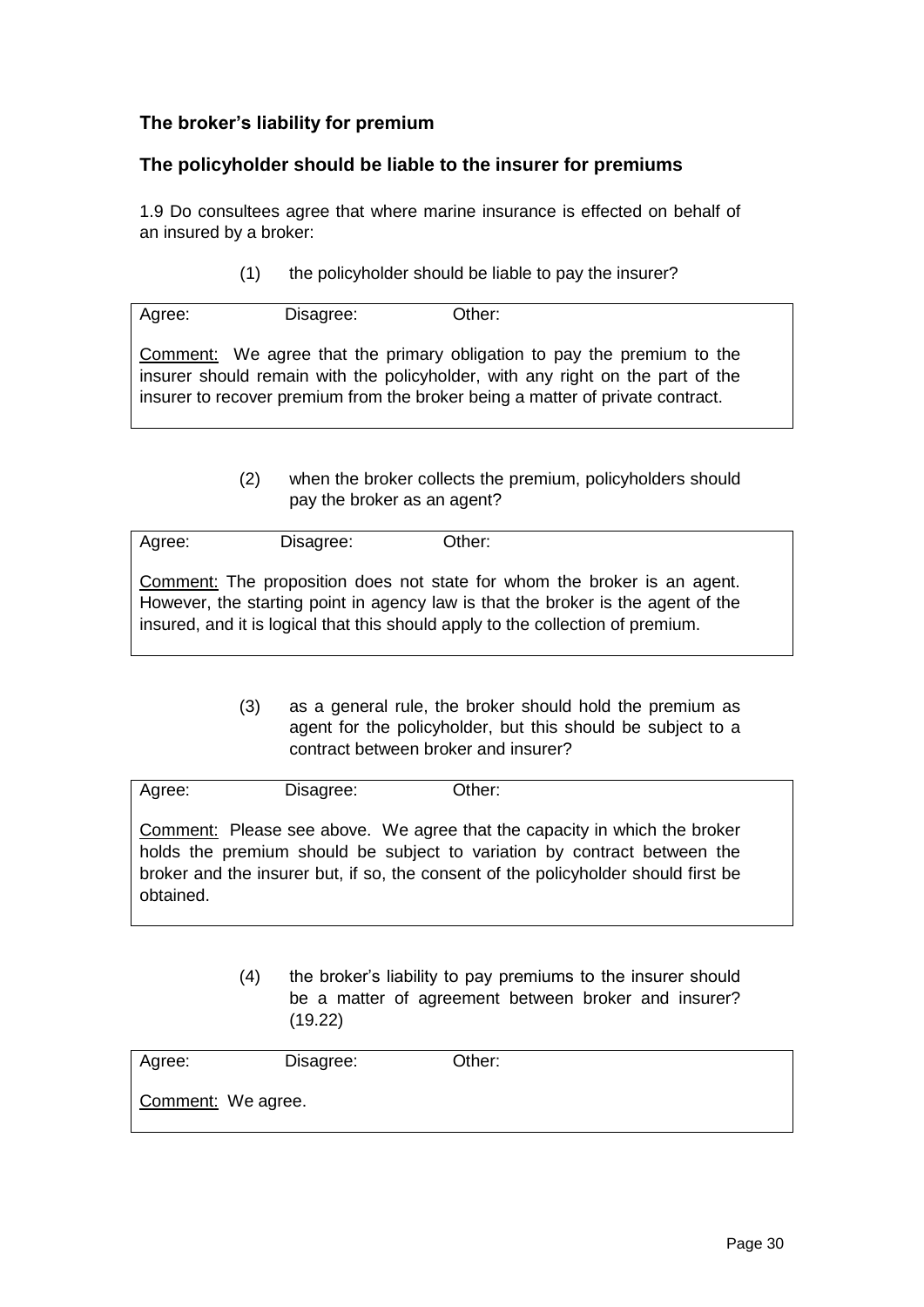# **A default rule that marine brokers are responsible for premiums?**

1.10 Do consultees agree that where a marine insurance contract is effected on behalf of a policyholder by a broker:

> (1) the default rule should be that the broker is jointly and severally liable with the insured to pay the premium to the insurer?

| Agree: | Disagree:                                              | Other:                                                                                      |  |
|--------|--------------------------------------------------------|---------------------------------------------------------------------------------------------|--|
|        |                                                        |                                                                                             |  |
|        |                                                        | <b>Comment:</b> We agree that arguments for and against any default rule which              |  |
|        |                                                        | renders marine brokers liable for the premium are finely balanced. We                       |  |
|        |                                                        | consider that broker liability should be secondary to policyholder liability in any         |  |
|        |                                                        | event, but on balance regard it any liability of the broker as more appropriately           |  |
|        |                                                        | a matter of private contract between insurer and broker. We do not regard it as             |  |
|        |                                                        | necessarily for the good of society that the uncreditworthy of the 21 <sup>st</sup> century |  |
|        | should receive insurance on the back of their brokers. |                                                                                             |  |

(2) the broker and insurer should be able to contract out of this provision?

| Agree: | Disagree: | Other:                                                                                                                                               |
|--------|-----------|------------------------------------------------------------------------------------------------------------------------------------------------------|
|        |           | Comment: Should there be any statutory presumption, then there should be<br>freedom for the insurer and the broker to contract out of the provision. |

(3) the default rule should apply equally to initial and adjusted premiums?

| Agree:             | Disagree: | Other: |  |
|--------------------|-----------|--------|--|
| Comment: We agree. |           |        |  |

(4) the default rule should apply whenever the broker/insurer relationship is governed by English or Scots law, irrespective of the law under which the insurance contract is written? (19.31)

| Agree:             | Disagree: | Other: |  |
|--------------------|-----------|--------|--|
| Comment: We agree. |           |        |  |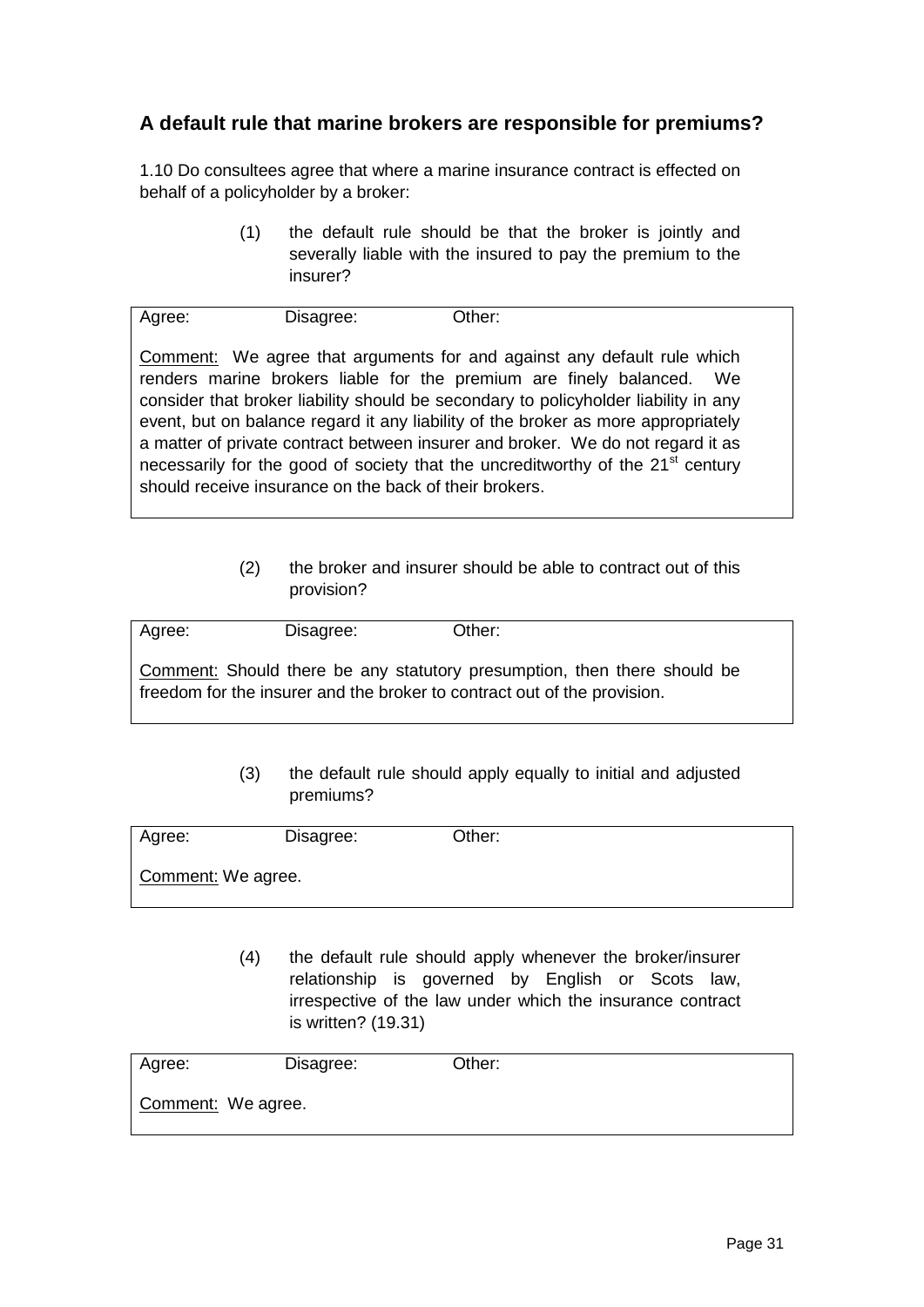## **The Broker's lien and other provisions**

1.11 Do consultees agree that section 53(2) should be repealed and replaced by a new provision which applies to both marine and non-marine insurance? (20.31)

| Agree: | Disagree: | Other:                                                                                                                                                    |
|--------|-----------|-----------------------------------------------------------------------------------------------------------------------------------------------------------|
|        |           | <b>Comment:</b> We agree, and accept that the present statutory lien cannot be<br>justified unless the broker has a primary liability to pay the premium. |
|        |           |                                                                                                                                                           |

1.12 Do consultees agree that the statute should provide that where the broker is obliged to pay any premium to the insurer and has done so:

(1) the broker should be entitled to exercise the insurer's rights to recover the debt from the policyholder?

| Agree:             | Disagree: | Other: |  |
|--------------------|-----------|--------|--|
| Comment: We agree. |           |        |  |

(2) the broker should have a statutory right to set off any premium or commission against the proceeds arising from that policy?

| Agree:             | Disagree: | Other: |  |
|--------------------|-----------|--------|--|
| Comment: We agree. |           |        |  |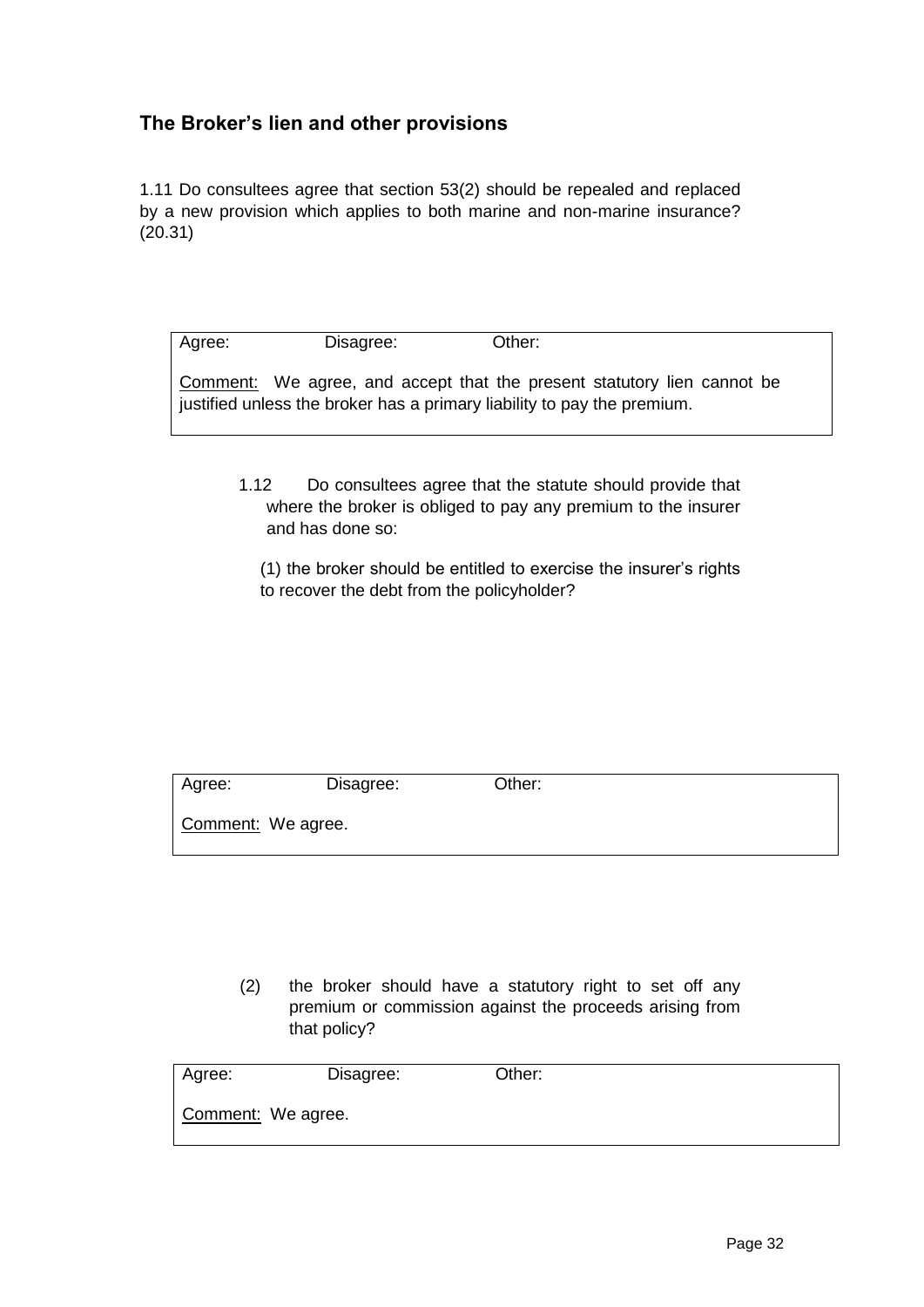(3) where no third party interests are involved, the broker should have a general right to set off any debt owed to it by the insured against any money held by the broker on behalf of the insured? (20.32)

| Agree:             | Disagree: | Other: |  |
|--------------------|-----------|--------|--|
| Comment: We agree. |           |        |  |

1.13 We welcome views on how third party interests should be defined. (20.33)

| Agree:                                                                              | Disagree: | Other:                                                                     |  |  |
|-------------------------------------------------------------------------------------|-----------|----------------------------------------------------------------------------|--|--|
|                                                                                     |           |                                                                            |  |  |
|                                                                                     |           |                                                                            |  |  |
|                                                                                     |           |                                                                            |  |  |
|                                                                                     |           | Comment: We foresee that an investigation of this subject will lead to the |  |  |
| conclusion that only the widest possible definition will work, i e that any action  |           |                                                                            |  |  |
|                                                                                     |           |                                                                            |  |  |
| by the broker must not affect the rights of any third party, since otherwise the    |           |                                                                            |  |  |
|                                                                                     |           |                                                                            |  |  |
| dividing line will be too complicated to express in any way that will assure a fair |           |                                                                            |  |  |
| balancing of the respective rights and interests.                                   |           |                                                                            |  |  |
|                                                                                     |           |                                                                            |  |  |
|                                                                                     |           |                                                                            |  |  |

## *Section 54*

1.14 Do consultees agree that section 54 should be repealed? (20.39)

Disagree: Other:

Comment: We agree.

# **Assessing the impact of reform**

## *Policies and premiums in marine insurance*

1.15 We welcome comments on the costs and benefits of our proposals on policies and premiums in marine insurance. (21.51)

> We are not in possession of the necessary information to be able to offer detailed comment, but we do not expect any great increase in the cost or reduction in the benefits of marine insurance to result from these proposals – and certainly not by comparison with Solvency II and FSA regulation.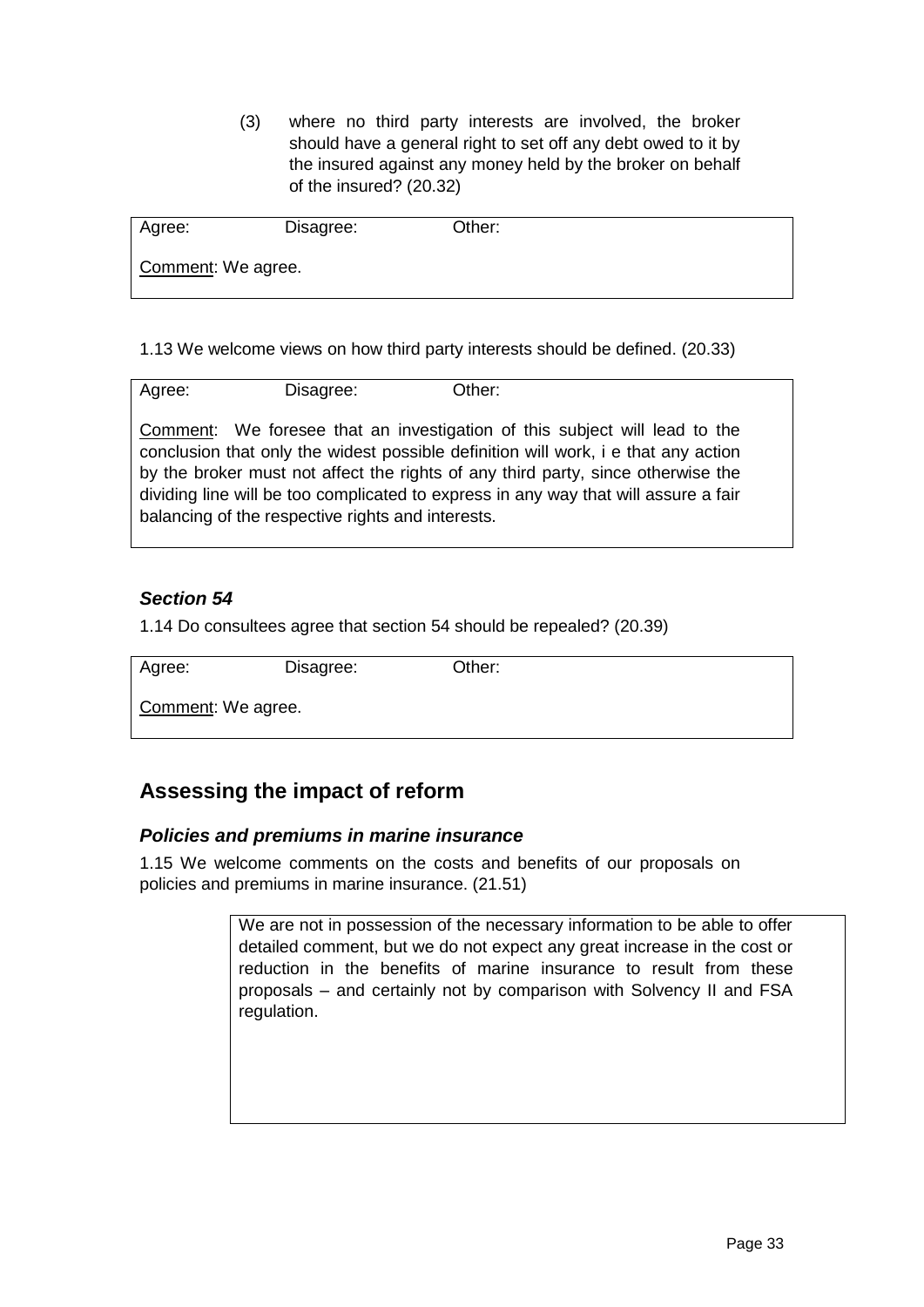## *Transitional costs*

1.16 What are the likely transitional costs of our proposals on policies and premiums in marine insurance, in terms of training and familiarisation?

> We are not in possession of the necessary information to be able to offer valid comment.

© CITY OF LONDON LAW SOCIETY 2011. All rights reserved. This paper has been prepared as part of a consultation process. Its contents should not be taken as legal advice in relation to a particular situation or transaction.